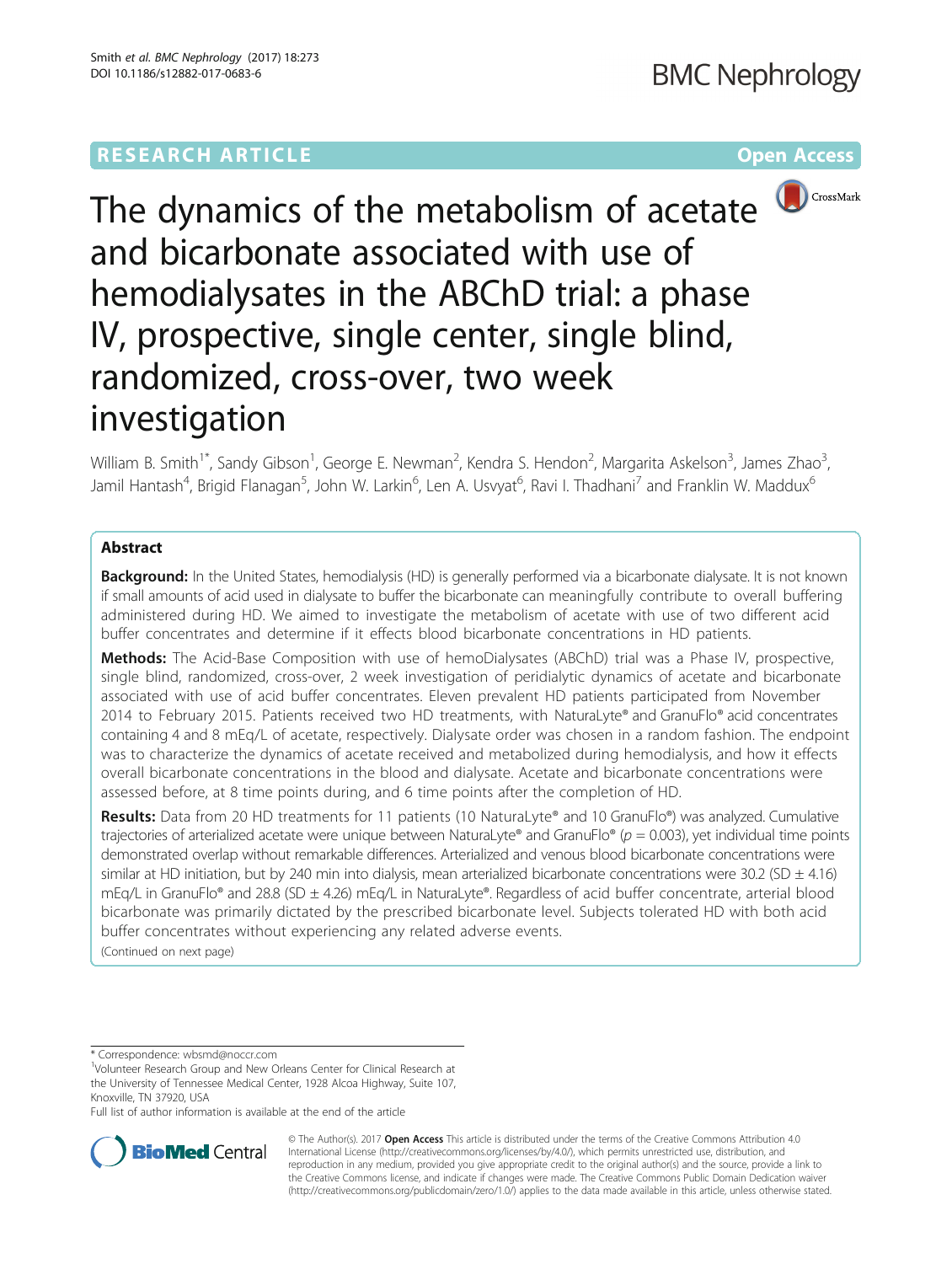### (Continued from previous page)

Conclusions: A small fraction of acetate was delivered to HD patients with use of NaturaLyte® and GranuFlo® acid buffers; the majority of acetate received was observed to be rapidly metabolized and cleared from the circulation. Blood bicarbonate concentrations appear to be determined mainly by the prescribed concentration of bicarbonate.

Trial registration: This trial was registered on ClinicalTrials.gov on 11 Dec 2014 [\(NCT02334267](https://clinicaltrials.gov/ct2/show/NCT02334267?term=NCT02334267&rank=1)).

Keywords: Hemodialysis, Dialysate, Bicarbonate, Acetate, Acid-Base, Hemodynamics, Metabolism

## Background

In end stage renal disease (ESRD), the body lacks the ability to effectively excrete its acid load, and thus hemodialysis (HD) therapy assumes an important role in regulation of acid-base homeostasis by providing base from the dialysate to neutralize acids produced from catabolism of proteins [[1](#page-15-0)]. Bicarbonate dialysates are commonly utilized to buffer acidic anions [[1\]](#page-15-0) and prescriptions are recommended by Kidney Disease Outcomes Quality Initiative (KDOQI) guidelines to be individually titrated to achieve a predialysis blood bicarbonate concentration of  $\geq 22$  mEq/L [\[2\]](#page-15-0). If dialysate bicarbonate concentrations are not prescribed properly, metabolic acidosis or metabolic alkalosis may occur, which have been associated with increased risk for morbidity and mortality [\[3](#page-15-0)–[7](#page-15-0)].

In the absence of liver disease, precursors of bicarbonate (e.g. acetate, lactate, citrate) are rapidly metabolized by the liver and other tissues into bicarbonate and used for regulation of acid-base homeostasis. However, it is currently not established to what extent dialysate acid buffer concentrates that include metabolic precursors of bicarbonate contribute to the overall bicarbonate administered and subsequent blood bicarbonate concentrations. Current practice and labeling of products denote that metabolic precursors of bicarbonate should be considered to contribute to the buffer administered and are typically added to the ordered bicarbonate dose, yielding a "total buffer" prescribed.

The aims of the Acid-Base Composition with use of hemoDialysates (ABChD) trial was to use two commonly used acid dialysate buffers to: 1. study the pragmatic dynamics of the levels of acetate patients receive from the acid dialysate during HD; 2. establish the extent to which acetate is metabolized into bicarbonate, and 3. characterize the overall peridialytic dynamics of blood bicarbonate concentrations. In this study, we used two commonly used bicarbonate dialysate types containing differing levels of an acetate buffer; acetate free buffers were not investigated.

## Methods

## Study design

The ABChD trial was a Phase IV, prospective, single center, single blind, randomized, cross-over, 2 week physiologic investigation of peridialytic acid-base dynamics and metabolism associated with use of two commercial acid buffered hemodialysates; 1. NaturaLyte®, containing 4 mEq/L of acetate, and 2. GranuFlo®, containing 8 mEq/L of acetate (refer to Table 1 for a detail of the composition of the acid concentrates). This study was conducted at Volunteer Research Group and New Orleans Center for Clinical Research located at 1928 Alcoa Highway, Suite 107, Knoxville, TN 37920 and was performed in accordance with the Declaration of Helsinki under a protocol approved by Crescent City Institutional Review Board (IRB) located at 2820 Canal Street, New Orleans, LA 70119 (IRB Protocol # 14–034). All patients provided informed consent prior to study participation, which included consent for the publication of unidentifiable patient data. This trial was publically registered with the [ClinicalTrials.gov](http://clinicaltrials.gov) Registry Identifier: NCT02334267.

The trial randomized 11 prevalent HD patients from November 2014 to February 2015 in the Knoxville, Tennessee area of the United States. Patients were scheduled to receive two study HD treatments  $7 \pm 2$  days apart with one non-dialysis day separating the preceding HD session. Between study-related treatments patients received HD at their usual outpatient dialysis centers. The order of acid buffer concentrate used for

Table 1 Composition of NaturaLyte® and GranuFlo® acid concentrates

| Acid concentrate Types<br>(Catalog Number) | NaturaLyte<br>$(08 - 2251 - 0)$ | GranuFlo<br>(OFD2251-3B) |
|--------------------------------------------|---------------------------------|--------------------------|
| Sodium (mEq/L)                             | 100                             | 100                      |
| Potassium (mEg/L)                          | $\mathcal{P}$                   | 2                        |
| Calcium (mEg/L)                            | 2.5                             | 2.5                      |
| Magnesium (mEg/L)                          |                                 | 1                        |
| Acetate (mEq/L)                            | 4                               | 8                        |
| Chloride (mEq/L)                           | 105.5                           | 101.5                    |
| Dextrose (mg/dL)                           | 100                             | 100                      |
|                                            |                                 |                          |

Acid concentrates were selected based on each individual patient's standard of care hemodialysis prescription. One patient was prescribed NaturaLyte with a potassium bath of 3 mEq/L (08–3251-9)

Acid concentrate constituents are expressed as acid portion only prior to the addition and reaction of NaturaLyte bicarbonate powder 4000 series or equivalent. For use with hemodialysis equipment capable of calibration for a mix ratio of 1:44 (also expressed as 45X or 1:1.72:42.28)

Source: [http://www.fmcna-concentrates.com/best\\_practices.html](http://www.fmcna-concentrates.com/best_practices.html)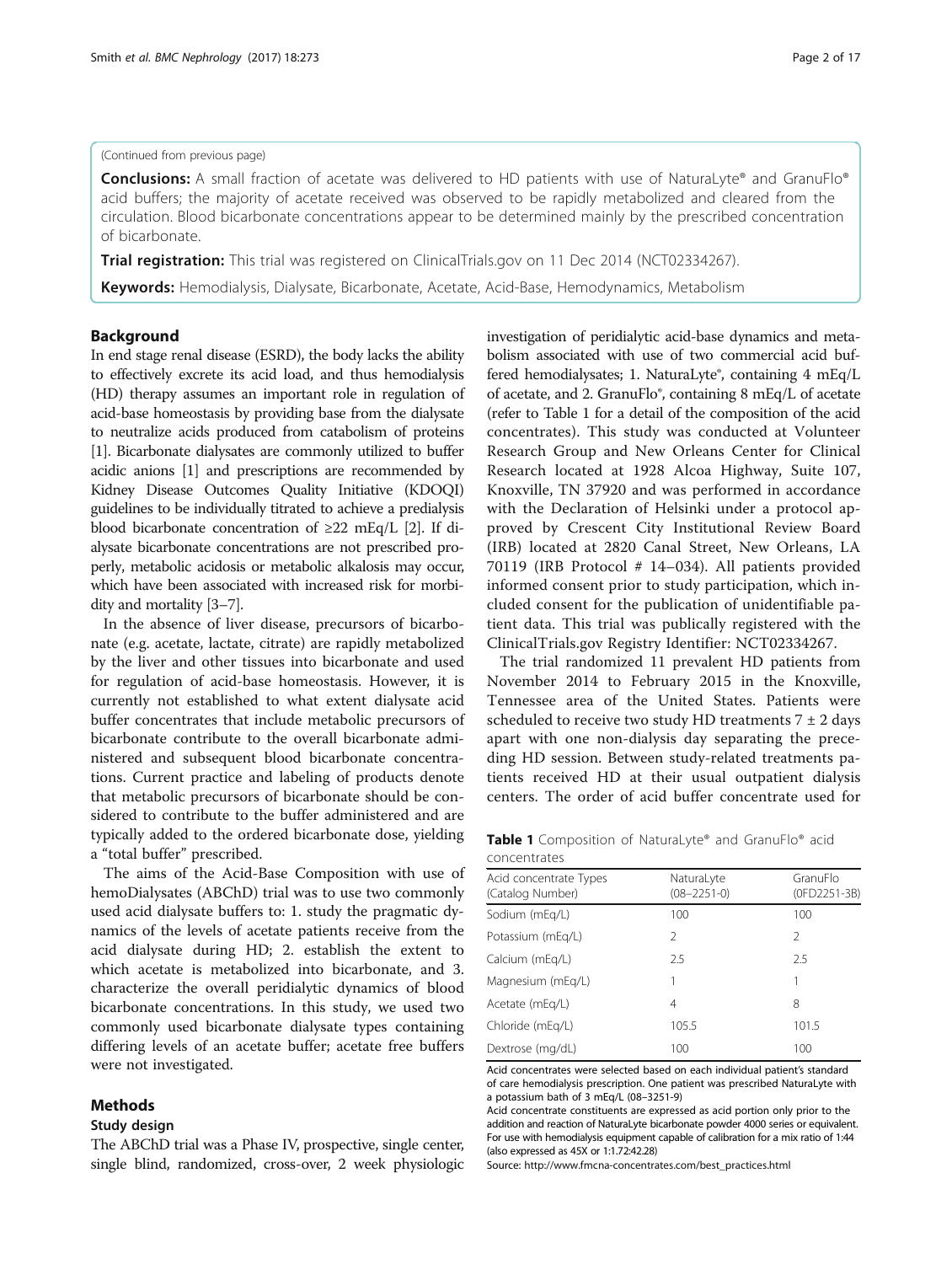the dialysate preparation was randomly assigned in an overall equal allocation ratio. Patients in Group 1 received GranuFlo® and then NaturaLyte® at weekly study visits, and Group 2 had the reverse ordering. All study related HD treatments and procedures were performed in a clinical research center accredited by the United States Food and Drug Administration (FDA). Patients and laboratories were blinded from group and dialysate assignments.

Outcomes The endpoints for this investigation are as follows:

- 1) Establishment of bicarbonate and acetate levels in the blood and dialysate before, during and after HD when using NaturaLyte® and GranuFlo® acid dialysate compositions.
- 2) Investigation of the associations during and after HD in blood bicarbonate increases using NaturaLyte® and GranuFlo® acid dialysate compositions.

## Patient population

Patients included in this trial were adults (age  $\geq$  18) with end stage renal disease (ESRD) treated by HD at a Fresenius Medical Care (FMC) clinic for > 90 days using an arteriovenous fistula (AVF) or graft (AVG), considered clinically stable (mean monthly spKt/V of ≥ 1.2; Hgb ≥ 9.0 g/dL; mean 2 week interdialytic weight gain  $\leq$  3.5 kg) and with no changes in vascular access and dialysis prescription (including heparin dosing) within the month prior to and throughout the trial. Patients had no changes in any phosphate binders, calcium supplements, non-dialysis related anticoagulant therapies, non-dialysate sodium bicarbonate, and/or citrate based concomitant medications 2 weeks prior to and throughout the study. Patients on systemic glucocorticoid/corticosteroids for treatment of controlled non-acute disease states (e.g. systemic lupus erythematosus) had no dose changes  $\geq$  2 months before study participation and throughout the trial.

Study exclusion criteria included patients that were pregnant or lactating, who missed a scheduled dialysis treatment 2 weeks prior to screening, exhibited clinically abnormal liver function tests (i.e. aspartate aminotranferase, alanine transaminase, and alkaline phosphatase  $\geq$  2 times the upper limit of normal, or total bilirubin > 1.9 mg/dL), had clinically significant uncontrolled blood pressure, an active/recent bleeding disorder, platelet count < 100,000, requirement of chronic supplemental oxygen use, active and significant chronic obstructive pulmonary disease, significant residual renal function, active or recent malignancy within 5 years (with exceptions for basal and squamous cell carcinoma), active and clinically uncontrolled autoimmune

disease, human immunodeficiency virus, congestive heart failure (New York Heart Association class III or IV), planned surgical procedures during the study, current/recent illicit drug use or alcohol abuse, or treatment with an investigational drug, device or other interventions within 30 days prior to and during trial participation.

Screening After signing informed consent, study candidates had all screening procedures conducted and eligibility assessed within ≤45 days. Inclusion and exclusion criteria was assessed for each study candidate after a physical examination with assessment of congestive heart failure via New York Heart Association classification [[8\]](#page-16-0), review and reconciliation of the study candidates' concomitant medications and ancillary orders, medical history, symptoms and complaints, as well as, based on records for hemodialysis prescriptions and screening laboratories. Screening laboratory specimens were collected at the clinical research facility and included tests for a comprehensive metabolic panel, a complete blood count, and a serum pregnancy test in all women of childbearing potential. The subject most recent spKt/V was used for determining eligibility.

Randomization Study participants determined to meet eligibility criteria were randomized in a 1:1 ratio to receive one of the two study HD treatment sequences (Group 1: Week 1 NaturaLyte® and Week 2 GranuFlo®; and Group 2: Week 1 GranuFlo® and Week 2 NaturaLyte®). The sequence generation for the randomized allocation of patients was performed by EDETEK using the Panther Interactive Web Response System (IWRS) based on permuted-block method with a block size of 4. The investigator's clinical staff performed the enrollment of patients via the IWRS and then assigned patients to study HD treatments. Upon randomization, subjects were assigned a unique randomization number, which was used to blind the patients and laboratories from the assignment of the study group and dialysate buffer sequence. The randomization assignments were issued  $\leq$  7 days before the Week 1 interventional study visit.

Blinding This protocol was single blinded, whereby the study patients and laboratories were blinded from the study group assignment and the dialysate buffer type utilized at the two study HD treatments. To ensure that the study patients were blinded to the dialysate buffer, the preparation containers were labeled in a blinded manner and patients were not disclosed their study group assignment. Laboratories were blinded to the study group and dialysate buffer type via a blinded version of the study protocol and subject and study visit numbering assignments that did not disclose the group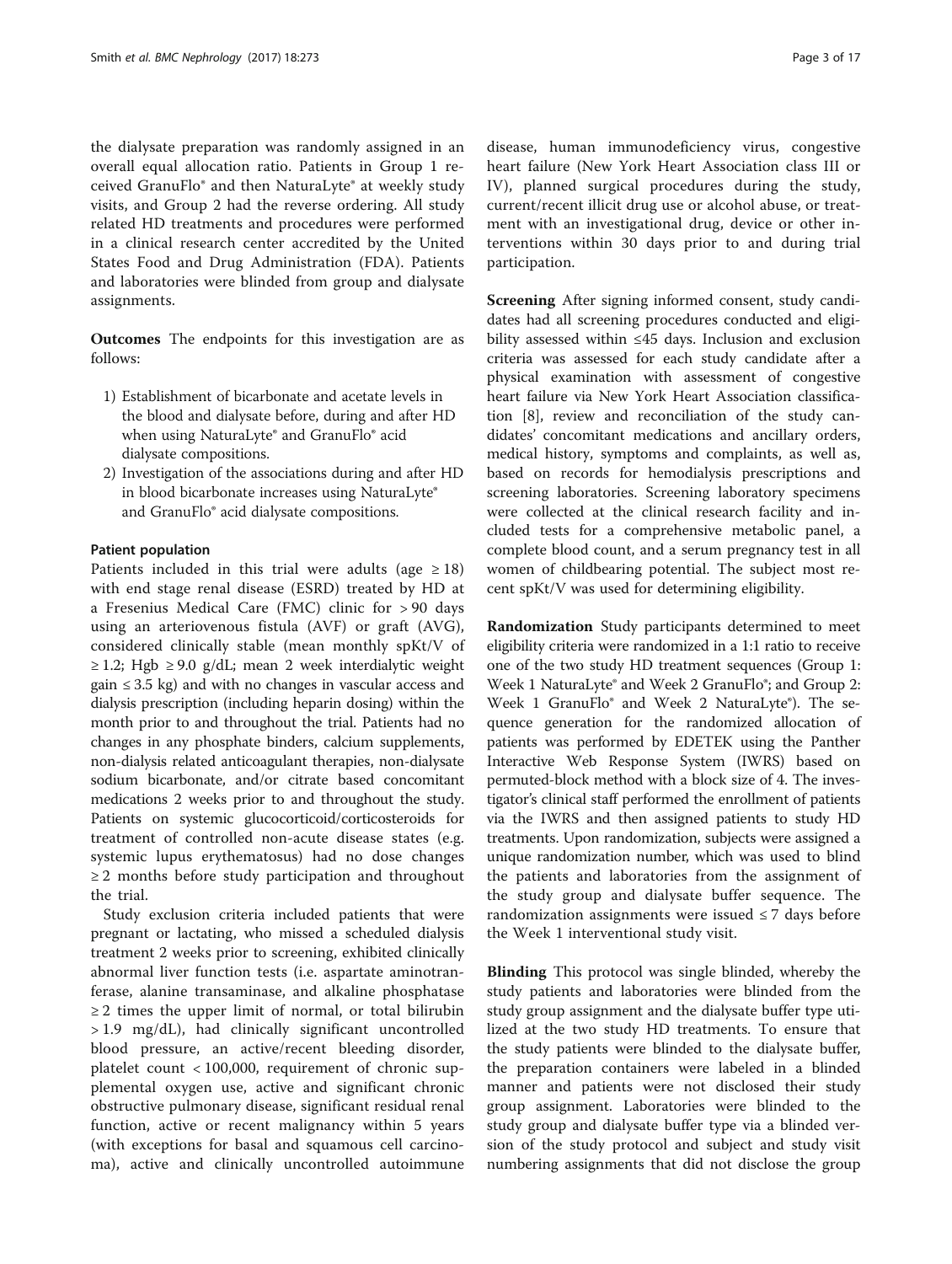or dialysate buffer type utilized for the study HD treatments. The study investigator was not blinded to the patients' group and dialysate buffer assignments since the results of the study were based on laboratory measurements, and the investigator was not considered to have a notable potential to influence the study results.

Study procedures Due to the complexity of the study procedures conducted in this protocol, the study was conducted at a Phase I clinical research facility. The night before each study HD treatment, patients were admitted to the clinical research facility prior to dinner and discharged the following day after a single HD treatment and all specimen collections. All meals and drinks during admission consisted of the same quantity and ingredients and were consumed during the same timeframe. The predefined timing of meals included: 1. dinner at  $16 \pm 2$  h (4:00 pm to 8:00 pm) the evening before a study related HD session; 2. an after dinner snack at  $13 \pm 2$  h (7:00 pm to 11:00 pm) the night before a study related HD session; and 3. breakfast at 2 h  $\pm$  30 min (7:30 am to 8:30 am) before a study related HD session.

Standardization of HD treatments was undertaken to approximate the patients' usual dialysis. Fresenius Medical Care staff prepared the dialysate solutions and all patients received study treatments from dedicated Acute Services staff starting at 10:00 am (±15 min) using standardized Fresenius 2008 K dialysis machine, tubing, concentrates (NaturaLyte® bicarbonate concentrate and NaturaLyte® or GranuFlo® acid concentrates with 2.5 mEq/L of Calcium), Optiflux 160 NR dialyzer, and HD duration 240 min. The following parameters were based on each individual patient's current HD prescription and had no changes: blood and dialysate flow rate, heparin dosing, potassium, sodium, and sodium bicarbonate concentrations, and blood flow rate (required to be ≥200 mL/min).

For each study related HD treatment, arterialized blood samples were drawn predialysis from the arterial fistula/graft needle; blood was collected via four  $3 \text{cm}^3$ lithium heparin plasma separator tubes and one  $3 \text{cm}^3$ EDTA tube. Intradialytic blood samples were drawn simultaneously from arterial and venous cannulation ports on the dialysis tubing bloodlines without altering dialysis ultrafiltration or blood flow rates at 25, 60, 90, 120, 150, 180, 210, and 240 min; blood was collected via three 3cm<sup>3</sup> lithium heparin plasma separator tubes at each time point for arterialized and venous blood. For surveillance of the dialysis vascular access recirculation, intradialytic blood samples were drawn simultaneously from arterial and venous cannulation ports on the dialysis tubing bloodlines at 30 min; the ultrafiltration and blood pump was briefly turned off to perform blood collections into 3cm<sup>3</sup> lithium heparin plasma separator tubes for

blood urea nitrogen measurements. Postdialysis arterialized blood samples were drawn from arterial fistula/ graft needle at 15, 30, 45, 60, 75, and 90 min; blood was collected via three  $3cm<sup>3</sup>$  lithium heparin plasma separator tubes at each time point. Inflow and outflow dialysate samples were simultaneously collected from the sample collection ports on the dialysate tubing lines predialysis and during dialysis without altering ultrafiltration or flow rates at 25, 60, 90, 120, 150, 180, 210, and 240 min; dialysate collections were performed via  $10 \text{cm}^3$ syringes at a collection rate of  $10 \text{cm}^3$  per 60 s. All samples were drawn within ±5 min of the scheduled times.

For definitions, the term "arterialized" blood is used to denote the blood that enters the dialyzer coming from the dialysis access (AVF/AVG) via the arterial bloodline, and is the most representative of the body's biochemical status. The term "venous" blood is used to define the blood that is exiting the dialyzer and being returned to the patient via the venous bloodline; the venous blood is the most affected by the dialysate treatment and representative of the bicarbonate and acetate delivered to patients. The term "inflow" dialysate refers to the dialysate coming into the dialyzer and the term "outflow" dialysate denotes the dialysate coming out of the dialyzer.

Processing of laboratory specimens All blood collection tubes (lithium heparin plasma separator and EDTA tubes) were inverted ≥8 times and immediately processed following collection. Blood specimens collected using lithium heparin plasma separator tubes were centrifuged. For predialysis blood samples two arterialized specimens in 3cm<sup>3</sup> lithium heparin plasma separator tubes and one in the  $3 \text{cm}^3$  EDTA tube were immediately refrigerated at a sub-ambient temperature  $({\sim}4$  °C) without breaking the vacuum in the blood tubes. The other two arterial 3cm<sup>3</sup> lithium heparin plasma separator tubes had plasma specimens transferred into  $3 \text{cm}^3$  conical vials, which were tightly capped, and then rapidly frozen on dry ice to at least −70 °C within 10 min of being centrifuged.

For the intradialytic and postdialysis sets of blood samples at each time point except 30 min of HD, one arterial and one venous (only venous for intradialytic collections) 3cm<sup>3</sup> lithium heparin plasma separator tube was immediately refrigerated at a sub-ambient temperature; two arterial and one venous tube was refrigerated at a sub-ambient temperature for the 30 min of HD blood urea nitrogen specimens. Similar to before, the other two arterial and two venous (only venous for intradialytic collections) 3cm<sup>3</sup> lithium heparin plasma separator tubes for had plasma specimens transferred into 3cm<sup>3</sup> conical vials, which were tightly capped, and then rapidly frozen on dry ice to at least −70 °C.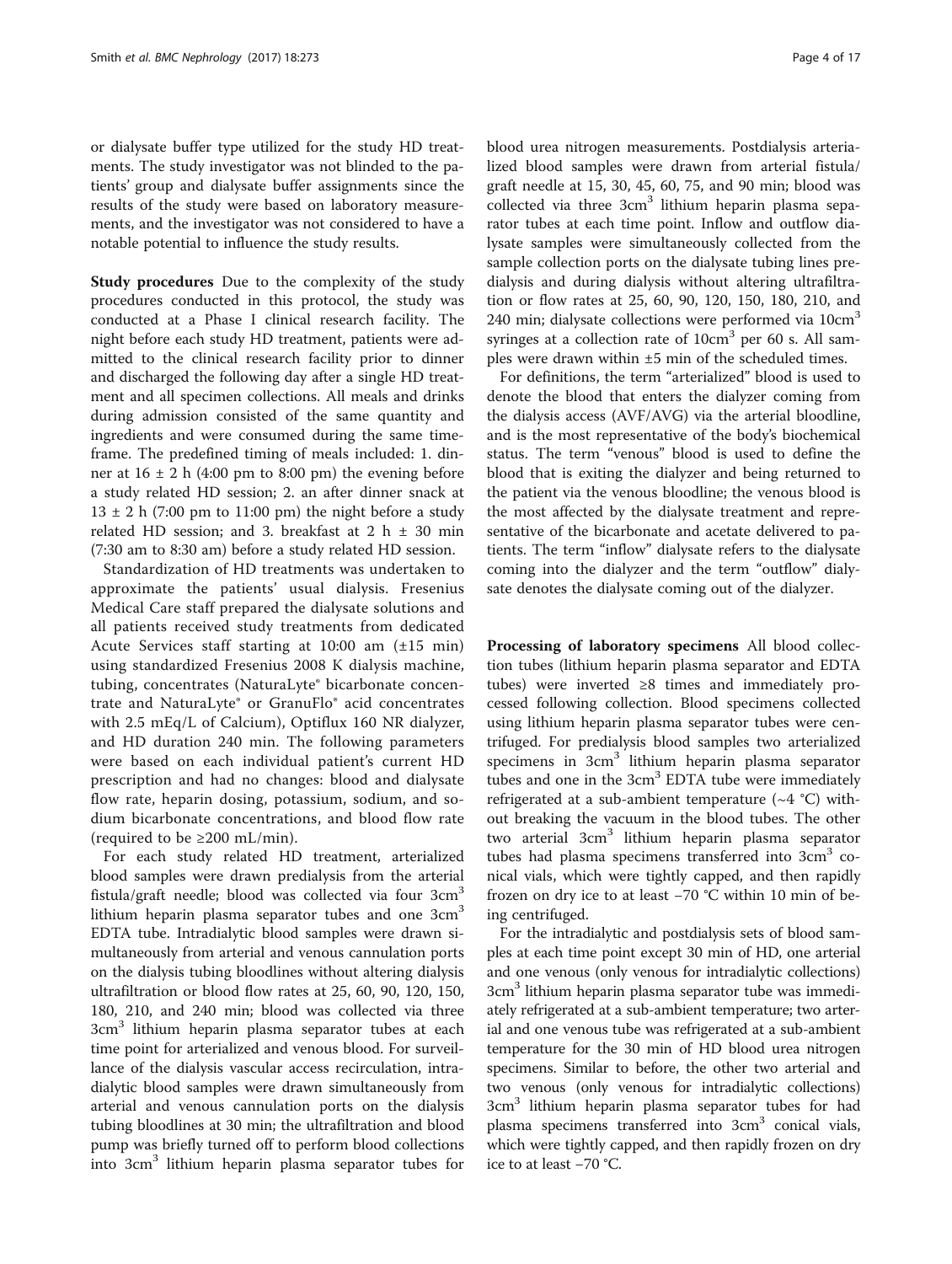For all dialysate specimen collection time points, processing occurred immediately after removing the 10cm<sup>3</sup> syringe with the dialysate specimen from the dialysate sample collection port. At each time point, one inflow and one outflow specimen in the  $10 \text{cm}^3$  syringe were each immediately transferred with an 18 gauge needle into three  $8 \text{cm}^3$  yellow vacutainer conical tubes; approximately 3mLs from each inflow and outflow dialysate specimen was transferred each vacutainer tube without breaking the vacuum. For each dialysate specimen collected, two 8cm<sup>3</sup> yellow vacutainer conical tubes were frozen to −70 °C within 10 min of collection, and one 8cm<sup>3</sup> yellow vacutainer conical tube dialysate specimen was stored at a sub-ambient temperature until shipment on the day of collection.

The sub-ambient blood and dialysate specimens were shipped in sub-ambient shipment boxes on the day of collection to the designated central laboratory for bicarbonate measurements (Spectra Clinical Research, 8 King Road, Rockleigh, NJ 07647) and predialysis blood comprehensive metabolic panel and hematology complete blood count testing, as well as, blood urea nitrogen measurements of the 30 min of HD blood specimens (LabCorp, 1924 Alcoa Highway, Knoxville, TN 37920). The frozen plasma and dialysate specimens were shipped covered by dry ice in frozen shipping boxes on the day of collection to the designated central laboratory for acetate measurements (Tandem Labs, Inc., 115 Silvia Street, West Trenton, NJ 08628).

Bioanalytical procedures Bicarbonate and acetate concentrations were measured in plasma and dialysate samples. Bicarbonate concentrations were analyzed by Spectra Clinical Research using Good Laboratory Practice (GLP) methods and a widely utilized and validated assay. Acetate concentrations were analyzed by Tandem Labs, Inc. using GLP-like methods and a commercially available colorimetric assay kit (EnzyChrom™ Kit EOAC-100, BioAssay Systems, CA, USA). The assay was validated for use in human plasma and dialysate specimens following extensive quality control measures [[9](#page-16-0)–[11\]](#page-16-0). Measurements for comprehensive metabolic panels, hematology complete blood count panels, and blood urea nitrogen were analyzed by the local LabCorp facility using standard methods with approved and validated assays.

Protocol amendments There were two protocol amendments performed during the commencement of this trial. The protocol amendments were performed to feasibly accomplish study enrollment and clarify items in the protocol. The first protocol amendment included updating eligibility criteria for the permitted mean 2 week interdialytic weight gain before screening from ≤2 kg to ≤3.5 kg, defining actions to determine the presence of significant

residual renal function when the quantity of urine output was in question, clarify parameters of the patients prescription to be captured and that remained unchanged with use of differing hemodialysate types, clarify potential intradialytic saline infusions to be captured, and extend the predefined time points to collect blood specimens postdialysis.

The second protocol amendment included extending the screening period from 30 days to 45 days, updating the requirement that patients were receiving dialysis three times per week 1 month before participation to that patients were on a stable dialysis prescription for the prior month with the stipulation that they received all scheduled outpatient dialysis treatments within 2 weeks prior to screening, updating that screening laboratories are to be collected at the study site for determining eligibility and not captured from historic values, permitting the use of glucocorticoids/corticosteroids for controlled and clinically stable autoimmune diseases, clarifying the procedures for reconciliation of concomitant medications, and defining permitted rescreening conditions for patients who missed a study HD treatment for non-clinical reasons.

Statistical methods Since there have not been previous studies performed with a validated acetate assay to give us an expected reference value and variations in acetate blood levels to base an estimation upon, a formal power estimation was not performed for determining a sample size to drive  $p$ -values. It is notable to mention that there have been reports in the literature of normal acetate blood levels that are more than 10 fold different using differing invalidated assays [\[12](#page-16-0)–[19\]](#page-16-0). Therefore, the sample size was chosen via medical judgment based on educated assumptions from the study team, and considerations of sample sizes utilized for other intense physiological studies with high number of measurements. We chose a predefined sample size of a minimum of 10 and up to 20 prevalent HD patients to achieve 10 subjects that completed both study HD treatments in this trial. This study design that included inpatient admission of subjects for a wellcontrolled study environment for collection of specimens was not considered feasible in a large population of patients, therefore we selected a cross over design, whereby patients act as their own control. Notably, this study was designed to have a very high number of sampling time points (16 arterialized and 8 venous blood draws during each treatment, as well as, 9 inflow and 9 outflow dialysate samplings per treatment), which yielded 84 data points per patient per treatment to determine the main study endpoints. The sample size with a cross-over design and the high number of collection time points was overall determined to be appropriate for assessment of the endpoints of the protocol.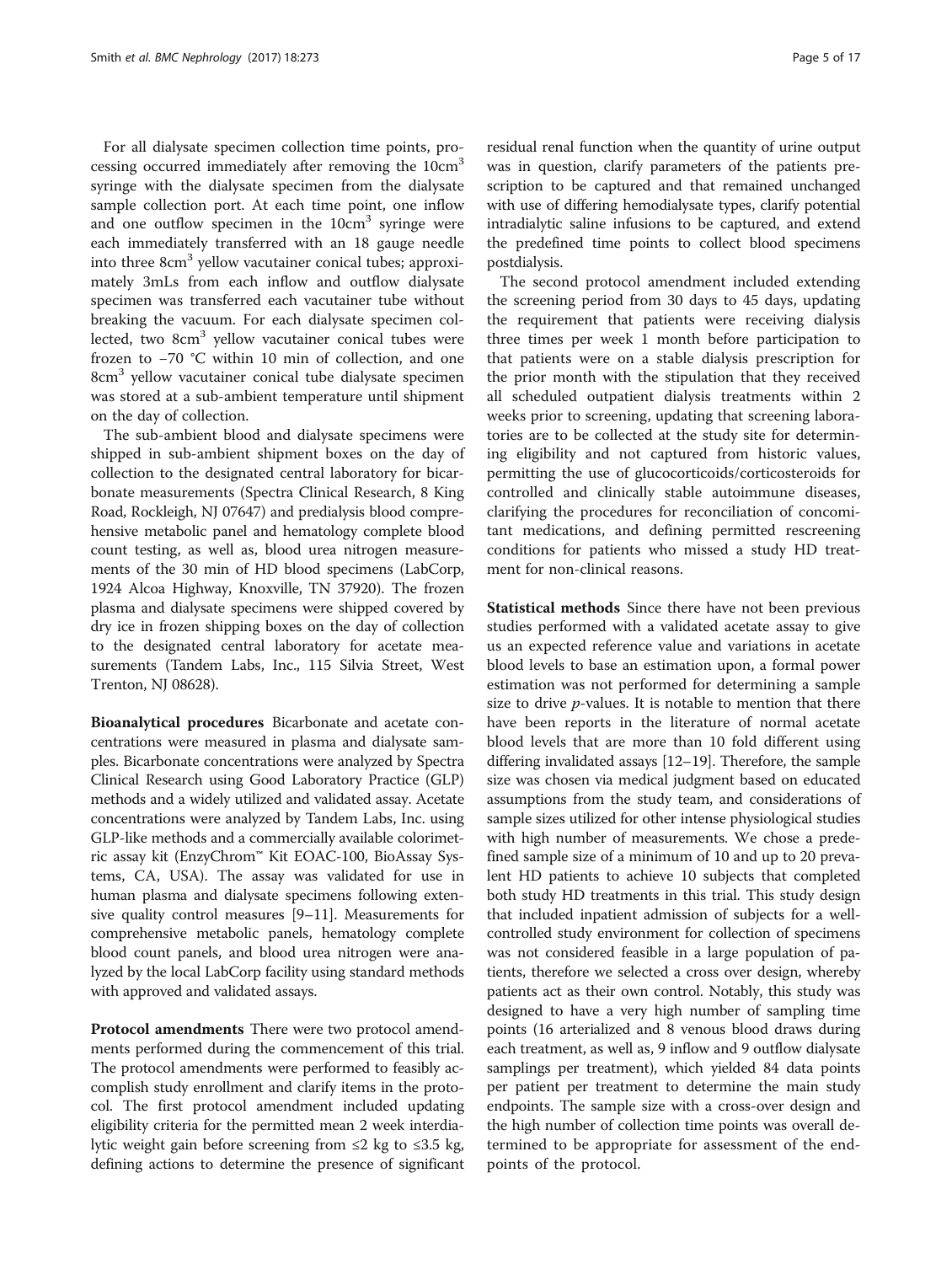The analysis of the endpoints was included data on the Per Protocol (PP) population, which included all data for patients who were administered at least one study related HD treatment, had post-interventional HD treatment bicarbonate and acetate data available, and did not meet any pre-specified protocol criteria for exclusion of study data; these analyses were performed after the completion of study procedures. The analysis of vital signs and general laboratories not related to the study endpoints were performed on the Safety Population, which included patients who had at least one HD treatment. For determination of the primary endpoint, descriptive statistics using standard methods were calculated and time plots were generated per patient for each HD treatment for bicarbonate and acetate concentrations in arterial, venous, inflow and outflow samples. The secondary endpoint was analyzed by assessing peridialytic changes, per patient per treatment using linear mixed effects models that were constructed with time and baseline predialysis values as fixed effects, and the patient as a random effect. Additionally, the slopes of the models were further investigated for excursions of bicarbonate blood concentrations. Exploratory analyses of a select cohort of the study population was performed using the same methods utilized for the entire study population; these analyses were performed due to unexpected findings in inflow dialysate acetate concentrations in some of the HD treatments for three patients that were not consistent with the known concentrations of acetate in the acid dialysate buffer types. To ensure proper dialysis access function during study HD treatments, variations in access recirculation of > 50% calculated via 30 min of HD blood urea nitrogen measurements were prespecified to be removed from the analysis. All analyses were performed using SAS software version 9.4 (100 SAS Campus Drive, Cary, NC 27513, USA).

## Results

## Patients, demographics, clinical parameters, adverse events, and study conduct

From November 2014 to February 2015, there were 20 patients were recruited and screened for this clinical trial and 11 patients were determined to meet eligibility criteria and were randomized to receive a single HD treatment with each of the acid buffer solutions. Six patients were randomized to receive GranuFlo® at week 1 and NaturaLyte® at week 2, and five patients were randomized to receive NaturaLyte® at week 1 and GranuFlo® at week 2. Overall, ten patients attended both treatments. During one HD treatment, one patient had > 50% variation in access recirculation, and the data was not included in the per protocol (PP) population analysis under the predefined protocol specification. Overall, there were 20 HD treatments used from the 11 patients

(10 NaturaLyte® and 10 GranuFlo®) for the PP population analyses of endpoints (Fig. [1\)](#page-6-0). Patients had a mean age of 53 years (standard deviation  $(SD) \pm 10$ ), 36% were female, and 82% were African American (Table [2](#page-7-0)). The profiles of vital signs and laboratories in the Safety Population are shown Table [3](#page-7-0) and Table [4.](#page-8-0) A detail of the blood and dialysate flow rates for each patient in the PP population is shown in Table [5](#page-10-0). During the study no patient experienced an adverse event related to use of NaturaLyte® or GranuFlo® and there were no major protocol deviations reported.

## Characteristics and dynamics of peridialytic acetate and bicarbonate blood concentrations PP population

Linear mixed effect models with patient-specific random effects identified that longitudinal concentration trajectories of arterialized acetate during dialysis were significantly distinguishable between GranuFlo® and NaturaLyte®  $(p = 0.003, Fig. 2)$  $(p = 0.003, Fig. 2)$ ; however, differences at each time point were minimal and within the expected range. Standard deviations of acetate values overlap at every time point between the NaturaLyte® and GranuFlo® groups, suggesting no differences at individual time points. Longitudinal trajectories of acetate in the venous blood show that differences in acetate concentrations between acid buffer concentrates were more pronounced ( $p < 0.001$ , Fig. [2](#page-11-0)), as compared to arterialized blood.

Analysis of peridialytic bicarbonate concentrations demonstrated that cumulative curves for arterialized blood versus time were slightly higher with use of GranuFlo® as compared to NaturaLyte® ( $p < 0.001$ ; Fig. [2](#page-11-0)). No difference was observed in the cumulative curves for venous blood bicarbonate concentrations versus time with use of NaturaLyte<sup>®</sup> and GranuFlo<sup>®</sup> ( $p = 0.4$ ; Fig. [2\)](#page-11-0). Arterialized blood bicarbonate concentrations increased gradually throughout dialysis in both groups. The changes were slightly larger with use of GranuFlo<sup>®</sup>: At 240 min, mean bicarbonate concentration was  $30.2$  (SD  $\pm$  4.16) mEq/L in GranuFlo<sup>®</sup> and 28.8 (SD  $\pm$  4.26) mEq/L in NaturaLyte® (Table [6](#page-12-0)).

## Characteristics of peridialytic acetate and bicarbonate concentrations per patient

Individual peridialytic acetate and bicarbonate concentrations for each patient in the blood and dialysate are shown in Additional file [1:](#page-14-0) Figure S3 and Additional file [2](#page-14-0): Figure S4. Arterialized blood acetate concentrations were relatively unaltered before, during and after HD with use of either acid buffer concentrate. There was a slight and stable increase of  $\sim$ 1 mmol/L in venous blood acetate concentrations after initiation and throughout HD. In three patients (S010, S015, S017), we did find inflow dialysate acetate concentrations were not consistent with known concentrations for the dialysate buffer types; due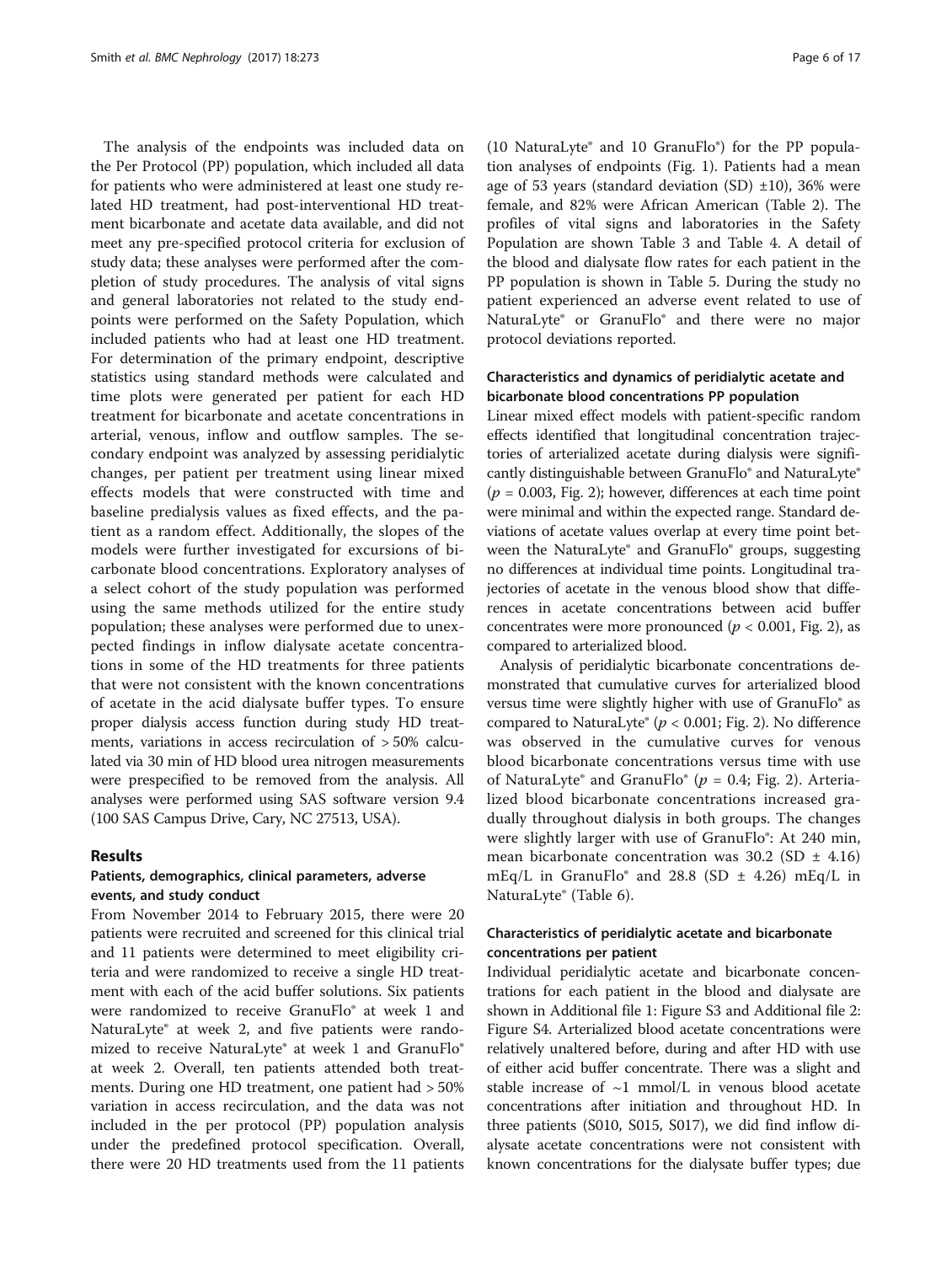<span id="page-6-0"></span>



to this we performed an additional analysis excluding these patients, which revealed no remarkable differences in any results and trends compared to the analyses in the entire PP population (Additional files [3](#page-14-0): Table S8 and Additional file [4](#page-15-0): Figure S5).

Bicarbonate concentrations in arterialized blood were found to gradually increase throughout HD. Venous blood bicarbonate concentrations increased after initiation of HD and remained relatively stable throughout HD. None of the patients reached arterial bicarbonate levels greater than 40 mmol/L by the end of the hemodialysis session and the predominant driver of rise was the dialysate bicarbonate prescription, and not the acetate content in the concentrate. Further, we observed that cumulative delivery of bicarbonate via HD never exceeded the prescribed bicarbonate concentration in any patient with use of NaturaLyte® or GranuFlo®.

## Dynamics of Postdialysis bicarbonate concentrations

Investigation of the dynamics of postdialysis blood bicarbonate concentrations was performed via analyzing the

change in arterialized blood bicarbonate at 240 min of HD to 90 min postdialysis, which was 0.38 mEq/L for NaturaLyte<sup>®</sup> and 0.56 mEq/L for GranuFlo<sup>®</sup> ( $p = 0.8$ ).

## Modeling of patient bicarbonate concentrations during dialysis

Bicarbonate delivery during HD appears to be determined by the prescribed concentration. The difference in bicarbonate concentrations between dialysate inflow and the arterialized blood diminishes over time and is shown peridialytically in Additional file [2:](#page-14-0) Figure S4 as the difference between green (inflow) minus blue (arterial) lines. Notably, this difference does not become a negative value as arterialized blood bicarbonate (blue) never becomes larger than or crosses the dialysate inflow concentration. Furthermore, venous blood bicarbonate (red) is always below dialysate inflow concentration suggesting that blood returning to the patient never reaches the concentration of the bicarbonate inflow (similar to arterial acetate and inflow acetate).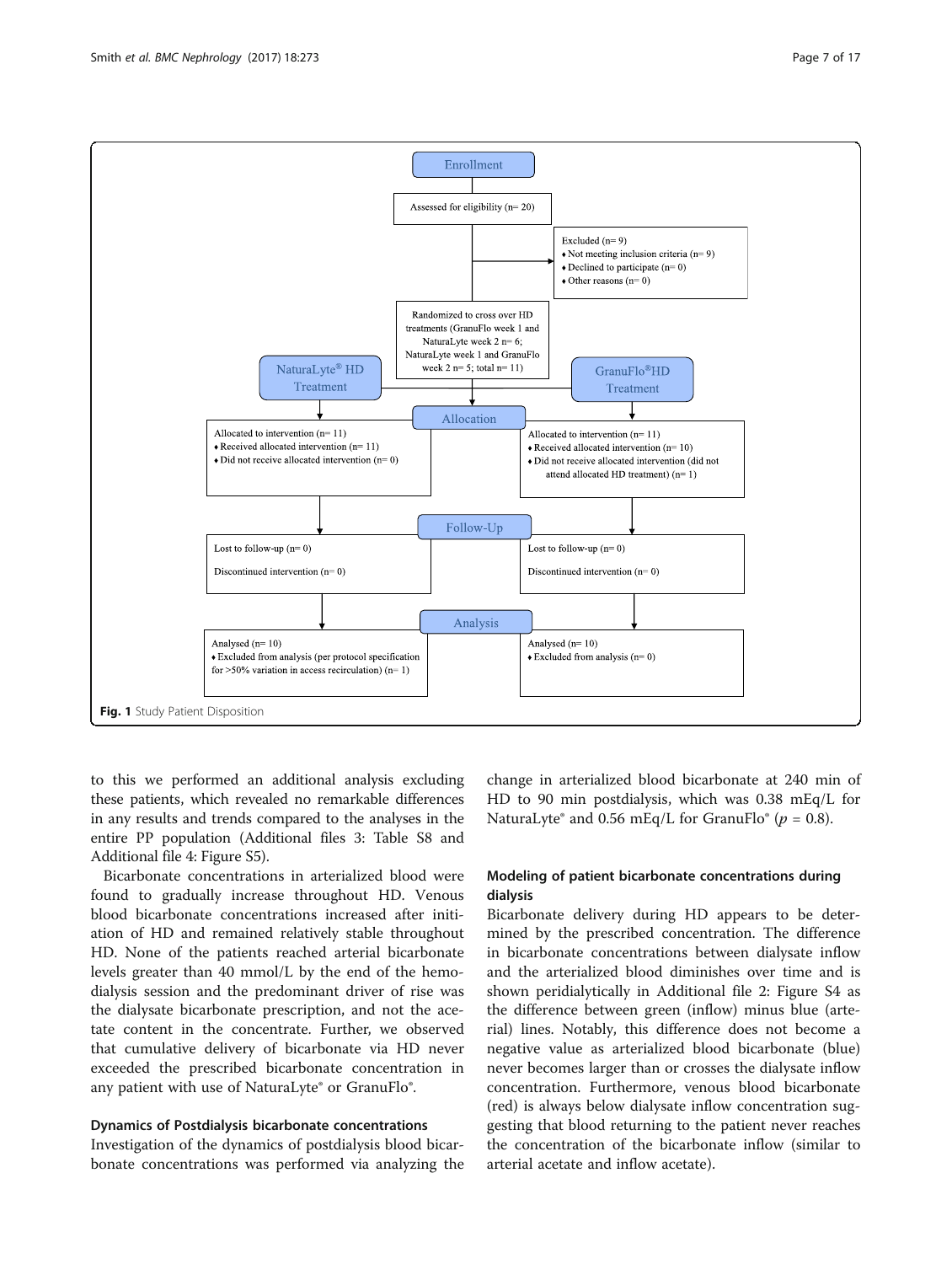<span id="page-7-0"></span>

| Table 2 Demographics and clinical characteristics in the PP Population |  |
|------------------------------------------------------------------------|--|
|------------------------------------------------------------------------|--|

| Parameter                                 | Statistic   | NaturaLyte    | GranuFlo        | Total (All Treated) |
|-------------------------------------------|-------------|---------------|-----------------|---------------------|
| Patient number (Per Protocol Population)  | $\mathbb N$ | 10            | 10 <sup>°</sup> | 11                  |
| Age (years)                               | Mean (SD)   | 53.1 (10.82)  | 54.9 (8.77)     | 53.1 (10.26)        |
|                                           | Median      | 50.5          | 52              | 51                  |
|                                           | Min, Max    | 35.0, 75.0    | 47.0, 75.0      | 35.0, 75.0          |
| Sex                                       |             |               |                 |                     |
| Female                                    | n(%)        | 3(30.0)       | 4(40.0)         | 4(36.4)             |
| Male                                      | n(%)        | 7(70.0)       | 6(60.0)         | 7(63.6)             |
| Race                                      |             |               |                 |                     |
| American Indian or Alaska Native          | n(%)        | 0(0.0)        | 0(0.0)          | 0(0.0)              |
| Asian                                     | n(%)        | 0(0.0)        | 0(0.0)          | 0(0.0)              |
| Black                                     | n(%)        | 8(80.0)       | 9(90.0)         | 9(81.8)             |
| Native Hawaiian or other Pacific Islander | n(%)        | 0(0.0)        | 0(0.0)          | 0(0.0)              |
| White                                     | n(%)        | 2(20.0)       | 1(10.0)         | 2(18.2)             |
| Ethnic Group                              |             |               |                 |                     |
| Hispanic or Latino                        | n(%)        | 0(0.0)        | 0(0.0)          | 0(0.0)              |
| Not Hispanic or Latino                    | n(%)        | 10 (100.0)    | 10 (100.0)      | 11 (100.0)          |
| Weight (kg)                               | Mean (SD)   | 84.4 (20.35)  | 88.1 (23.09)    | 87.6 (21.99)        |
|                                           | Median      | 82.1          | 88.5            | 82.3                |
|                                           | Min, Max    | 50.5, 120.3   | 50.5, 120.3     | 50.5, 120.3         |
| Height (cm)                               | Mean (SD)   | 164.5 (10.85) | 167.4 (11.06)   | 166.0 (11.45)       |
|                                           | Median      | 162.7         | 168.3           | 166.4               |
|                                           | Min, Max    | 151.9, 185.9  | 151.9, 185.9    | 151.9, 185.9        |
| BMI ( $kg/m2$ )                           | Mean (SD)   | 31.2 (7.32)   | 31.3 (7.39)     | 31.7 (7.12)         |
|                                           | Median      | 31.3          | 31.3            | 32.1                |
|                                           | Min, Max    | 21.9, 47.6    | 21.9, 47.6      | 21.9, 47.6          |

## Table 3 Vital signs in the safety population

| Parameter                                    | Statistic | NaturaLyte    | GranuFlo      |
|----------------------------------------------|-----------|---------------|---------------|
| Patient number (Safety Population)           | N         | 11            | 10            |
| Predialysis Systolic Blood Pressure (mmHq)   | Mean (SD) | 138.0 (24.50) | 136.8 (22.80) |
|                                              | Median    | 130           | 139.5         |
|                                              | Min, Max  | 107.0, 193.0  | 101.0, 170.0  |
| Postdialysis Systolic Blood Pressure (mmHg)  | Mean (SD) | 119.2 (10.32) | 124.3 (15.73) |
|                                              | Median    | 121           | 122.5         |
|                                              | Min, Max  | 101.0, 134.0  | 99.0, 147.0   |
| Predialysis Diastolic Blood Pressure (mmHg)  | Mean (SD) | 76.9 (11.90)  | 82.4 (12.54)  |
|                                              | Median    | 74            | 84            |
|                                              | Min, Max  | 60.0, 100.0   | 67.0, 106.0   |
| Postdialysis Diastolic Blood Pressure (mmHg) | Mean (SD) | 71.5 (14.26)  | 75.8 (9.62)   |
|                                              | Median    | 72            | 75            |
|                                              | Min, Max  | 47.0, 93.0    | 57.0, 94.0    |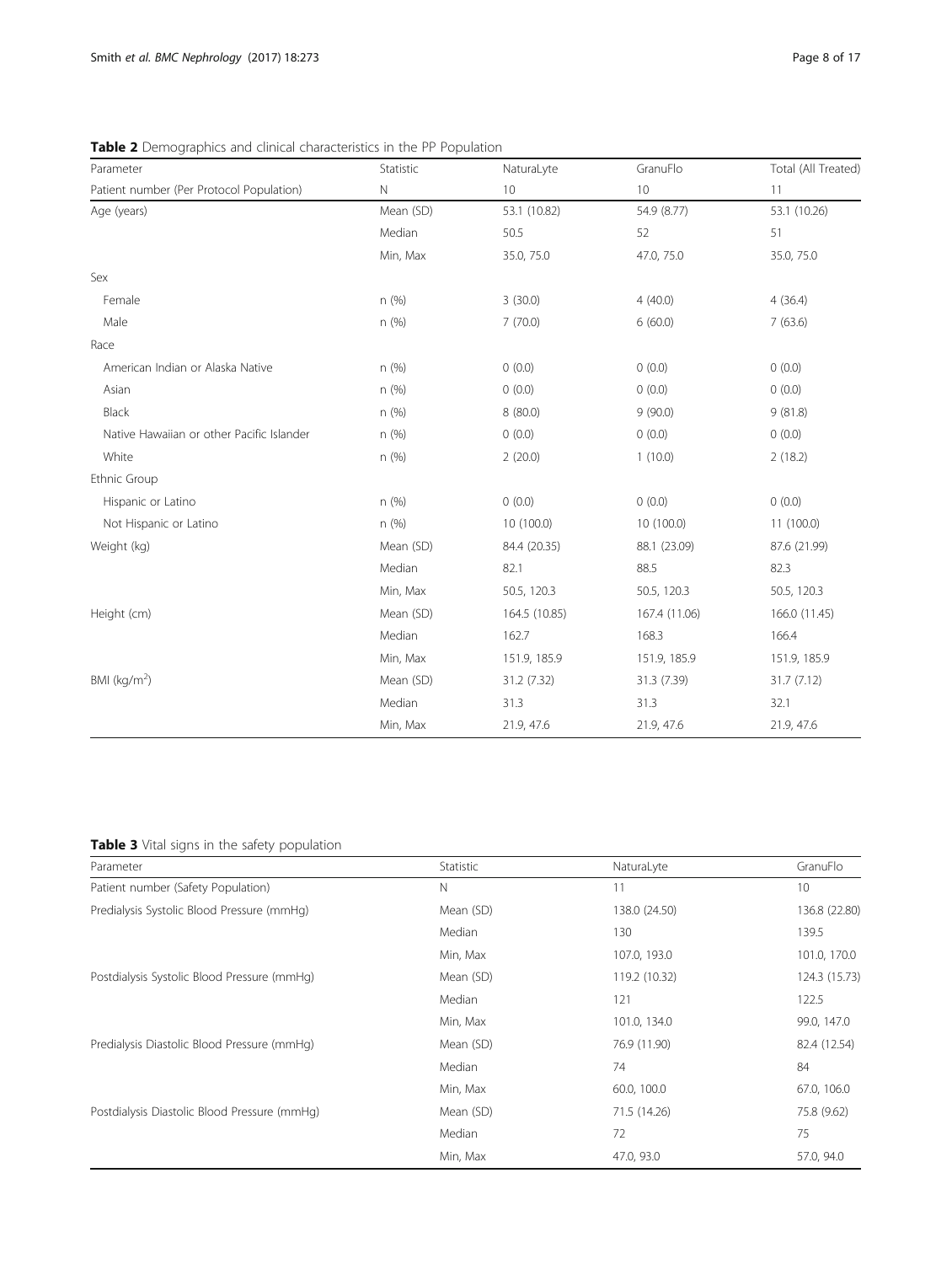<span id="page-8-0"></span>Table 4 Laboratory parameters in the safety population

| Parameter                          | Statistic | Screening     | Week 1        | Week 2        |
|------------------------------------|-----------|---------------|---------------|---------------|
| Patient number (Safety Population) | Ν         | 11            | 11            | 10            |
| Erythrocytes (10^12/L)             | Mean (SD) | 4.0(0.58)     | 3.6 (0.52)    | 3.4 (0.57)    |
|                                    | Median    | 4.1           | 3.7           | 3.6           |
|                                    | Min, Max  | 2.8, 4.7      | 2.9, 4.3      | 2.4, 4.0      |
| Leukocytes (10^9/L)                | Mean (SD) | 8.3(5.45)     | 7.1 (2.70)    | 5.8 (1.94)    |
|                                    | Median    | 6.9           | $6.4\,$       | 5.6           |
|                                    | Min, Max  | 3.1, 23.9     | 3.7, 13.4     | 2.6, 8.5      |
| Hematocrit (%)                     | Mean (SD) | 37.5 (4.57)   | 34.1 (3.79)   | 31.7 (4.14)   |
|                                    | Median    | 37.9          | 34.3          | 31.8          |
|                                    | Min, Max  | 28.9, 43.2    | 28.9, 40.5    | 23.8, 36.4    |
| Hemoglobin (g/dL)                  | Mean (SD) | 11.8 (1.56)   | 10.9 (1.27)   | 10.1 (1.38)   |
|                                    | Median    | 12            | 10.8          | 10            |
|                                    | Min, Max  | 9.0, 13.8     | 9.3, 12.7     | 7.6, 11.8     |
| MCH (pg/cell)                      | Mean (SD) | 30.1 (2.42)   | 30.2 (2.35)   | 29.8 (2.62)   |
|                                    | Median    | 30.8          | 30.7          | 30.1          |
|                                    | Min, Max  | 23.8, 32.5    | 24.1, 33.1    | 23.5, 32.5    |
| MCHC (g/dL)                        | Mean (SD) | 31.6 (0.98)   | 32.0 (0.97)   | 31.8 (1.24)   |
|                                    | Median    | 31.7          | 32.1          | 31.8          |
|                                    | Min, Max  | 29.6, 33.4    | 29.7, 33.2    | 29.1, 33.3    |
| MCV (fL)                           | Mean (SD) | 95.2 (6.15)   | 94.2 (5.94)   | 93.7 (6.03)   |
|                                    | Median    | 95.4          | 94.3          | 93.5          |
|                                    | Min, Max  | 80.6, 104.3   | 80.9, 102.1   | 80.6, 101.3   |
| <b>RDW</b> (%)                     | Mean (SD) | 14.8 (1.36)   | 14.8 (1.44)   | 14.3 (1.09)   |
|                                    | Median    | 14.5          | 14.3          | 14            |
|                                    | Min, Max  | 12.7, 18.0    | 13.0, 17.9    | 13.3, 16.5    |
| Platelets (10^9/L)                 | Mean (SD) | 251.6 (117.6) | 220.8 (85.90) | 205.8 (97.71) |
|                                    | Median    | 227           | 192           | 171           |
|                                    | Min, Max  | 159.0, 501.0  | 143.0, 396.0  | 101.0, 450.0  |
| MPV (fL)                           | Mean (SD) | 10.6 (0.84)   | 10.9 (1.01)   | 11.0 (0.94)   |
|                                    | Median    | 10.4          | 10.5          | 11.1          |
|                                    | Min, Max  | 9.5, 12.2     | 9.1, 12.4     | 9.3, 12.4     |
| Absolute Basophils (10^9/L)        | Mean (SD) | 0.0(0.04)     | 0.0(0.04)     | 0.0(0.03)     |
|                                    | Median    | 0             | $\mathbf 0$   | 0             |
|                                    | Min, Max  | 0.0, 0.1      | 0.0, 0.1      | 0.0, 0.1      |
| Absolute Eosinophils (10^9/L)      | Mean (SD) | 0.2(0.13)     | 0.2(0.11)     | 0.2(0.11)     |
|                                    | Median    | 0.1           | 0.2           | 0.1           |
|                                    | Min, Max  | 0.1, 0.4      | 0.1, 0.4      | 0.1, 0.4      |
| Absolute Lymphocytes (10^9/L)      | Mean (SD) | 2.0(1.03)     | 1.7(0.53)     | 1.6(0.73)     |
|                                    | Median    | 1.7           | 1.7           | 1.6           |
|                                    | Min, Max  | 0.7, 4.3      | 0.9, 2.5      | 0.6, 2.9      |
| Absolute Monocytes (10^9/L)        | Mean (SD) | 0.6(0.38)     | 0.7(0.34)     | 0.5(0.18)     |
|                                    | Median    | $0.5\,$       | $0.6\,$       | 0.5           |
|                                    | Min, Max  | 0.3, 1.7      | 0.3, 1.5      | 0.2, 0.8      |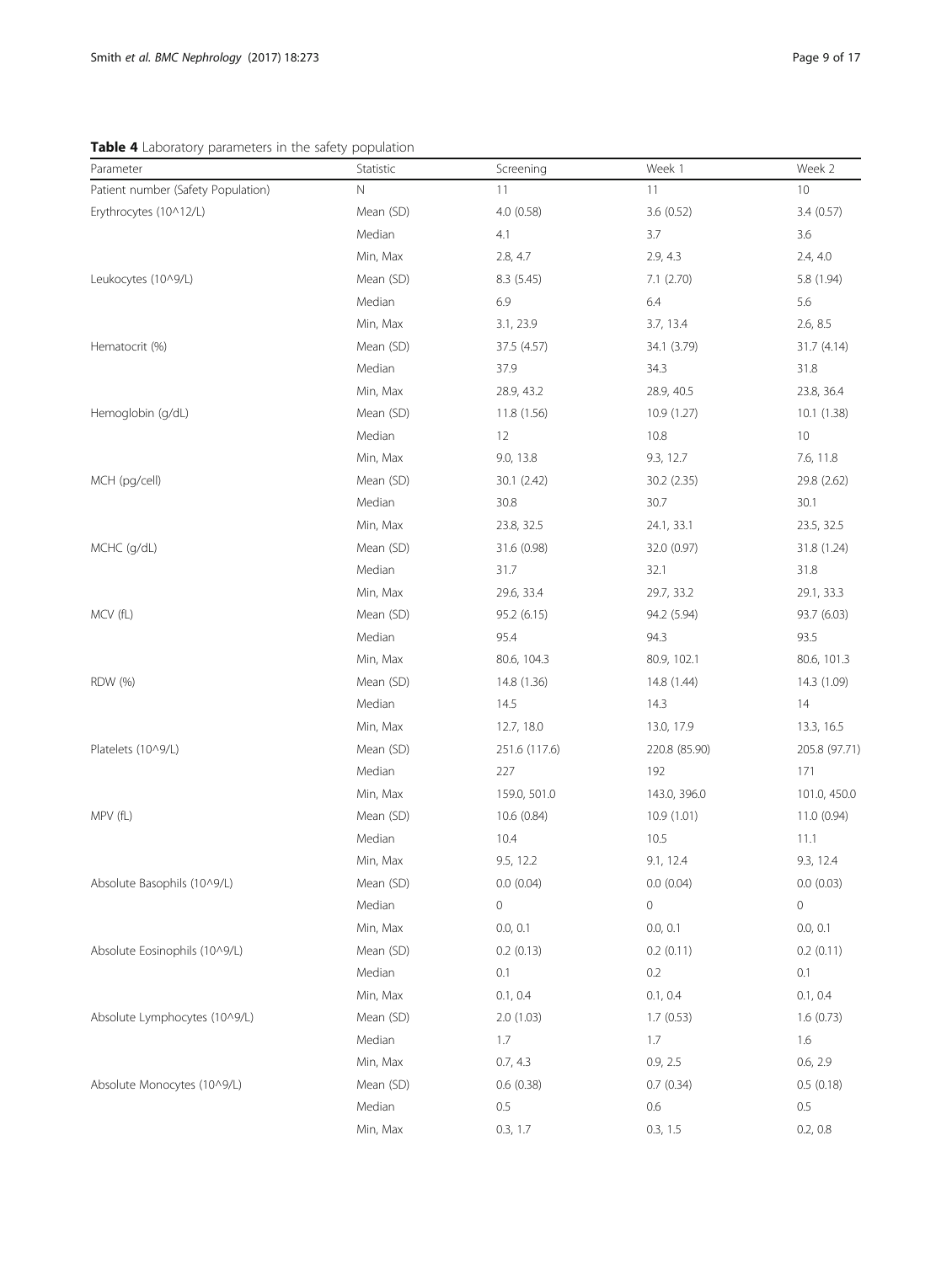Table 4 Laboratory parameters in the safety population (Continued)

| Absolute Neutrophils (10^9/L) | Mean (SD) | 5.4 (4.30)    | 4.5 (2.45)    | 3.5(1.31)     |
|-------------------------------|-----------|---------------|---------------|---------------|
|                               | Median    | 4.4           | 3.8           | 3.6           |
|                               | Min, Max  | 2.0, 17.7     | 2.1, 10.5     | 1.7, 5.7      |
| Percent Basophils (%)         | Mean (SD) | 0.4(0.24)     | 0.6(0.35)     | 0.6(0.40)     |
|                               | Median    | 0.3           | 0.6           | 0.5           |
|                               | Min, Max  | 0.2, 1.0      | 0.1, 1.3      | 0.1, 1.5      |
| Percent Eosinophils (%)       | Mean (SD) | 2.5(1.78)     | 2.9 (1.35)    | 2.8 (1.23)    |
|                               | Median    | 1.9           | 2.9           | 2.2           |
|                               | Min, Max  | 0.5, 5.7      | 1.3, 4.9      | 1.7, 5.3      |
| Percent Lymphocytes (%)       | Mean (SD) | 25.6 (9.02)   | 25.2 (7.76)   | 27.6 (7.32)   |
|                               | Median    | 24.9          | 24.9          | 27.8          |
|                               | Min, Max  | 11.7, 39.5    | 12.3, 36.1    | 15.8, 38.1    |
| Percent Monocytes (%)         | Mean (SD) | 8.0(2.47)     | 10.2 (5.97)   | 9.5(3.26)     |
|                               | Median    | 7             | 8.1           | 8.8           |
|                               | Min, Max  | 5.9, 13.8     | 4.6, 24.8     | 5.2, 17.0     |
| Percent Neutrophils (%)       | Mean (SD) | 63.4 (11.25)  | 61.1 (8.92)   | 59.6 (7.16)   |
|                               | Median    | 64.5          | 56.9          | 61.5          |
|                               | Min, Max  | 44.6, 78.9    | 51.2, 78.5    | 44.6, 67.1    |
| Sodium (mmol/L)               | Mean (SD) | 141.1(3.11)   | 141.0 (2.65)  | 141.1 (2.39)  |
|                               | Median    | 141           | 141           | 141           |
|                               | Min, Max  | 136.0, 149.0  | 138.0, 147.0  | 137.0, 144.0  |
| Potassium (mmol/L)            | Mean (SD) | 4.8 (0.50)    | 4.8 (0.35)    | 4.5(0.44)     |
|                               | Median    | 4.9           | 4.8           | 4.4           |
|                               | Min, Max  | 3.8, 5.5      | 4.1, 5.4      | 3.8, 5.2      |
| Chloride (mmol/L)             | Mean (SD) | 96.2 (4.79)   | 98.4 (4.30)   | 97.5 (5.26)   |
|                               | Median    | 96            | 97            | 99            |
|                               | Min, Max  | 88.0, 102.0   | 93.0, 106.0   | 89.0, 106.0   |
| BUN (mg/dL)                   | Mean (SD) | 36.7 (16.33)  | 45.8 (15.06)  | 41.3 (17.87)  |
|                               | Median    | 33            | 46            | 36            |
|                               | Min, Max  | 16.0, 69.0    | 27.0, 83.0    | 20.0, 82.0    |
| Creatinine (mg/dL)            | Mean (SD) | 7.0 (1.46)    | 8.1 (1.25)    | 7.9 (1.06)    |
|                               | Median    | 6.5           | 7.9           | 8.3           |
|                               | Min, Max  | 4.6, 9.5      | 6.4, 10.8     | 6.4, 9.4      |
| BUN/Creatinine (RATIO)        | Mean (SD) | 5.2 (1.89)    | 5.7(2.00)     | 5.0(2.36)     |
|                               | Median    | 5             | 5             | 4.5           |
|                               | Min, Max  | 2.0, 9.0      | 3.0, 10.0     | 2.0, 10.0     |
| Glucose (mg/dL)               | Mean (SD) | 125.1 (56.33) | 139.3 (50.78) | 151.9 (56.93) |
|                               | Median    | 89            | 118           | 130.5         |
|                               | Min, Max  | 78.0, 223.0   | 84.0, 221.0   | 97.0, 237.0   |
| Calcium (mg/dL)               | Mean (SD) | 9.3(0.65)     | 8.9 (0.50)    | 8.7(0.57)     |
|                               | Median    | 9.3           | 9             | 8.8           |
|                               | Min, Max  | 8.3, 10.8     | 8.0, 9.8      | 7.9, 9.5      |
| Protein (g/dL)                | Mean (SD) | 7.4 (0.42)    | 6.7(0.50)     | 6.5(0.42)     |
|                               | Median    | 7.4           | $6.8\,$       | 6.5           |
|                               | Min, Max  | 6.6, 8.1      | 6.0, 7.8      | 5.9, 7.5      |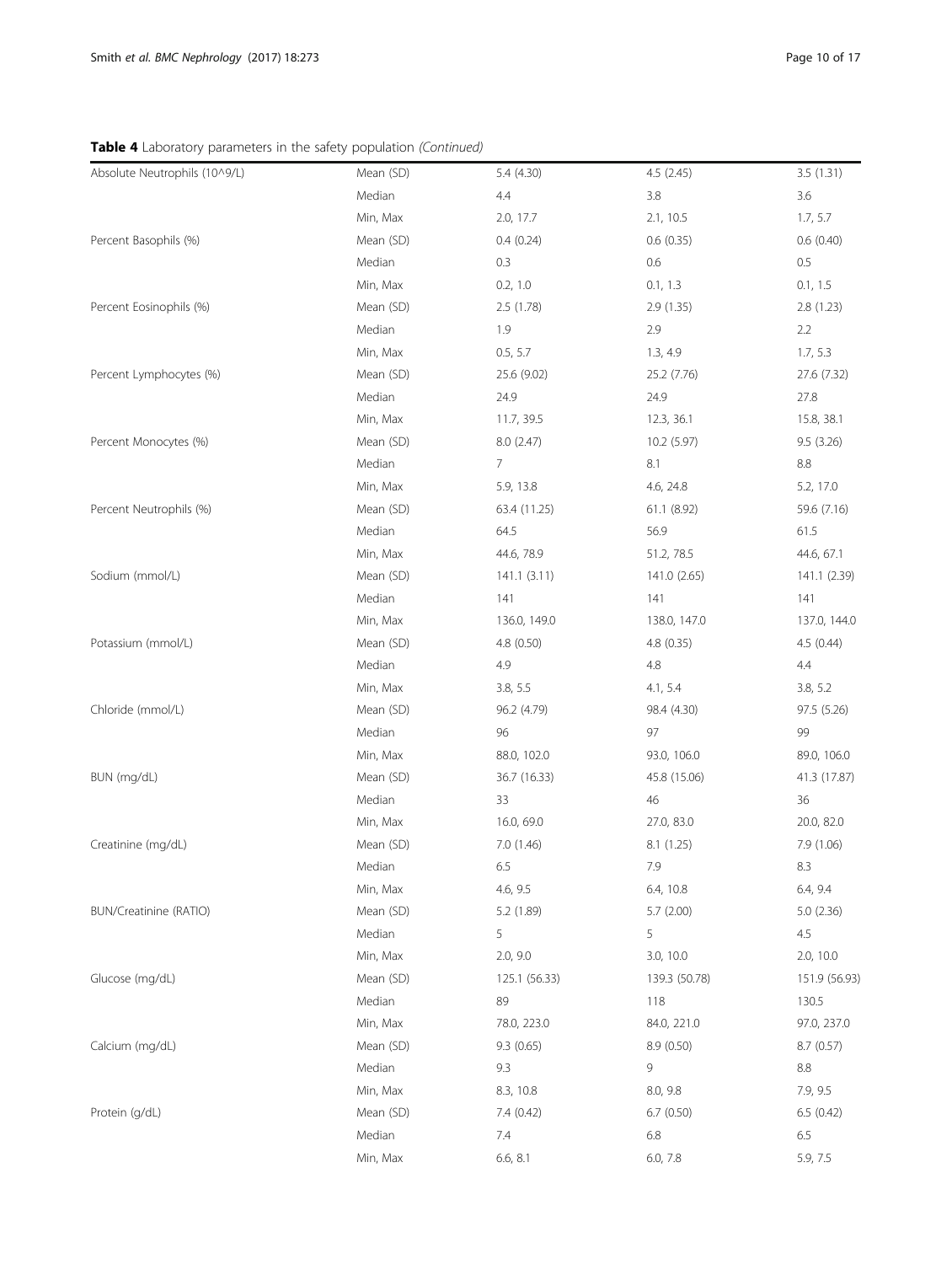<span id="page-10-0"></span>Table 4 Laboratory parameters in the safety population (Continued)

| Globulin (g/dL)               | Mean (SD) | 3.0(0.34)    | 2.7(0.26)    | 2.6(0.25)    |
|-------------------------------|-----------|--------------|--------------|--------------|
|                               | Median    | 2.9          | 2.8          | 2.6          |
|                               | Min, Max  | 2.3, 3.5     | 2.4, 3.2     | 2.3, 3.2     |
| Albumin (g/dL)                | Mean (SD) | 4.4(0.32)    | 4.0(0.33)    | 3.9(0.28)    |
|                               | Median    | 4.3          | 4.1          | 3.9          |
|                               | Min, Max  | 3.8, 4.9     | 3.4, 4.6     | 3.4, 4.3     |
| A/G Ratio (RATIO)             | Mean (SD) | 1.5(0.23)    | 1.5(0.14)    | 1.5(0.14)    |
|                               | Median    | 1.4          | 1.5          | 1.5          |
|                               | Min, Max  | 1.2, 2.0     | 1.2, 1.6     | 1.3, 1.7     |
| Albumin/Total Protein (RATIO) | Mean (SD) | 0.6(0.06)    | 0.6(0.00)    | 0.6(0.00)    |
|                               | Median    | 0.6          | 0.6          | 0.6          |
|                               | Min, Max  | 0.5, 0.7     | 0.6, 0.6     | 0.6, 0.6     |
| ALP (ukat/L)                  | Mean (SD) | 95.4 (37.60) | 88.5 (35.42) | 79.2 (32.93) |
|                               | Median    | 94           | 83           | 79           |
|                               | Min, Max  | 42.0, 160.0  | 40.0, 146.0  | 39.0, 139.0  |
| ALT (ukat/L)                  | Mean (SD) | 15.1(5.32)   | 15.4 (9.25)  | 11.6 (5.06)  |
|                               | Median    | 13           | 12           | 10.5         |
|                               | Min, Max  | 9.0, 26.0    | 6.0, 32.0    | 6.0, 22.0    |
| AST (ukat/L)                  | Mean (SD) | 15.8(6.15)   | 15.9 (8.23)  | 15.8 (5.17)  |
|                               | Median    | 14           | 15           | 17           |
|                               | Min, Max  | 8.0, 25.0    | 5.0, 30.0    | 9.0, 23.0    |
| Bilirubin (umol/L)            | Mean (SD) | 0.4(0.18)    | 0.3(0.10)    | 0.3(0.12)    |
|                               | Median    | 0.4          | 0.3          | 0.3          |
|                               | Min, Max  | 0.2, 0.7     | 0.2, 0.5     | 0.2, 0.6     |
| spKt/V                        | Mean (SD) | <b>NA</b>    | 1.9 (0.38)   | 1.9(0.36)    |
|                               | Median    | <b>NA</b>    | 1.9          | $1.8\,$      |
|                               | Min, Max  | <b>NA</b>    | 1.4, 2.6     | 1.4, 2.4     |

|  |  |                      |  |  | <b>Table 5</b> Per patient blood flow rate and dialysate flow rate |  |
|--|--|----------------------|--|--|--------------------------------------------------------------------|--|
|  |  | in the PP population |  |  |                                                                    |  |

| Subject number | Blood flow rate<br>(mL/min) | Dialysate flow rate<br>(mL/min) |
|----------------|-----------------------------|---------------------------------|
| S001           | 450                         | 700                             |
| S004           | 600                         | 800                             |
| S008           | 450                         | 600                             |
| S010           | 450                         | 700                             |
| S011           | 400                         | 700                             |
| S012           | 450                         | 700                             |
| S013           | 450                         | 700                             |
| S014           | 450                         | 700                             |
| S015           | 450                         | 700                             |
| S017           | 450                         | 700                             |
| S020           | 600                         | 800                             |

Linear mixed models were constructed to model difference between bicarbonate in the dialysate inflow and arterialized blood (Table [7\)](#page-12-0), and suggest the expected arterialized blood concentration can be estimated as:

 $[Dialysate\ Bicarbonate\ Inflow] - [Arterialized\ Blood\ Bicarbonate] = % \begin{align} \label{eq:1} & \frac{1}{2} \left[ \begin{array}{cc} \frac{1}{2} & \frac{1}{2} \\ \frac{1}{2} & \frac{1}{2} \end{array} \right] \end{align} % \begin{align} & \frac{1}{2} \left[ \begin{array}{cc} \frac{1}{2} & \frac{1}{2} \\ \frac{1}{2} & \frac{1}{2} \end{array} \right] \end{align} % \begin{align} & \frac{1}{2} \left[ \begin{array}{cc} \frac{1}{2} & \frac{1}{2} \\ \frac{1}{2} & \frac$ 17.61–1.54 [if patient is treated with GranuFlo<sup>®</sup>]

–0:35 Predialysis Arterial Bicarbonate

 $-0.70$ <sup>\*</sup> [Number of Hours into the Treatment] + [Error Term]

This equation can be transformed as:

 $[Arterialized\ Blood\ Bicarbonate] = % \begin{cases} \frac{1}{\sqrt{2\pi}}\left\{ \frac{1}{\sqrt{2\pi}}\right\} & \text{if } \frac{1}{\sqrt{2\pi}}\frac{1}{\sqrt{2\pi}}\frac{1}{\sqrt{2\pi}}\\ \frac{1}{\sqrt{2\pi}}\frac{1}{\sqrt{2\pi}} & \text{if } \frac{1}{\sqrt{2\pi}}\frac{1}{\sqrt{2\pi}} \frac{1}{\sqrt{2\pi}} \frac{1}{\sqrt{2\pi}} \frac{1}{\sqrt{2\pi}} \frac{1}{\sqrt{2\pi}} \frac{1}{\sqrt{2\pi}} \frac{1}{\sqrt{2\pi$ [Dialysate Bicarbonate Inflow] $-17.61 + 1.54$ [if patient is treated with GranuFlo<sup>®</sup>] +  $0.35^*$  $[Predialysis \, A rterial \, Bicarbonate] + 0.70^*$  $[Number of Hours into the Treatment] + [Error Term]$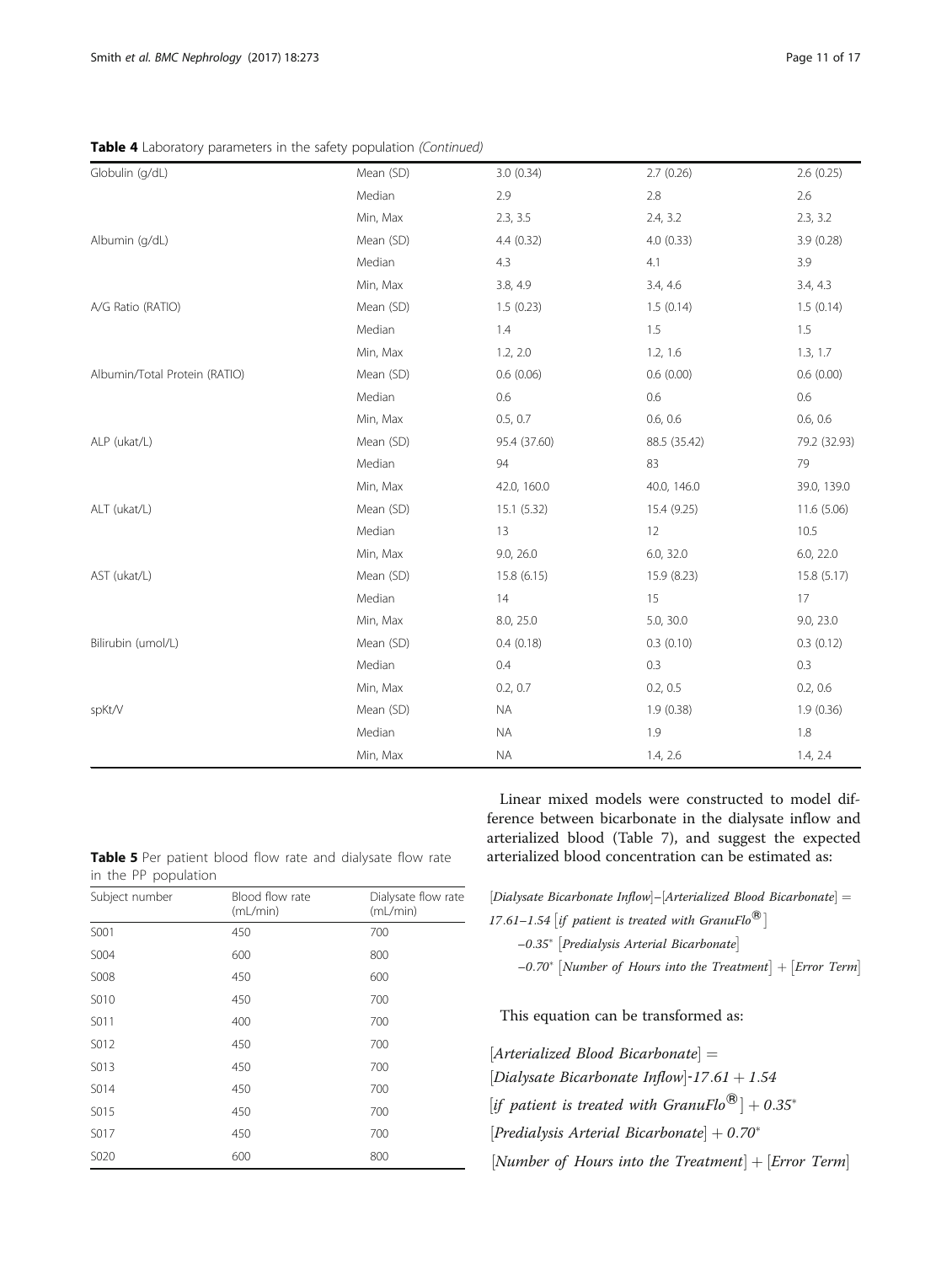<span id="page-11-0"></span>

For example, the modeling would suggest that the estimated difference for a patient treated with Granu-Flo® who has a predialysis arterial bicarbonate concentration of 22 mEq/L (which is the reported mean of the HD population [[6\]](#page-15-0)) and a bicarbonate inflow of 37 mEq/L (the prescription of bicarbonate for most patients), at 4 h into the treatment would be determined by:

$$
37-17.61+1.54+0.35^* \ 22+0.70^* \ 4+[Error\ Term] \\ = 31.43+[Error\ Term]
$$

This means that the patient's ending arterial bicarbonate concentration at 4 h of HD would be 31.43 mEq/L (or 5.57 mEq/L below dialysate bicarbonate inflow).

However, if we wish to estimate this difference for the same patient but treated with NaturaLyte®, we would get the following result:

$$
37-17.61 + 0 + 0.35^* 22 + 0.70^* 4 + [Error Term]
$$
  
= 29.89 + [Error Term]

This calculation would estimate the patient's ending arterial bicarbonate concentration at 4 h into the treatment to be 29.89 mEq/L (or 7.11 mEq/L below dialysate bicarbonate inflow).

The error term is the result of linear mixed effect model and the model's aim is to find regression coefficients that minimize this error term for the population of patients.

The analysis in Table [3](#page-7-0) shows that dialysate inflow, predialysis blood bicarbonate concentration, time on dialysis, as well as the concentrate type are associated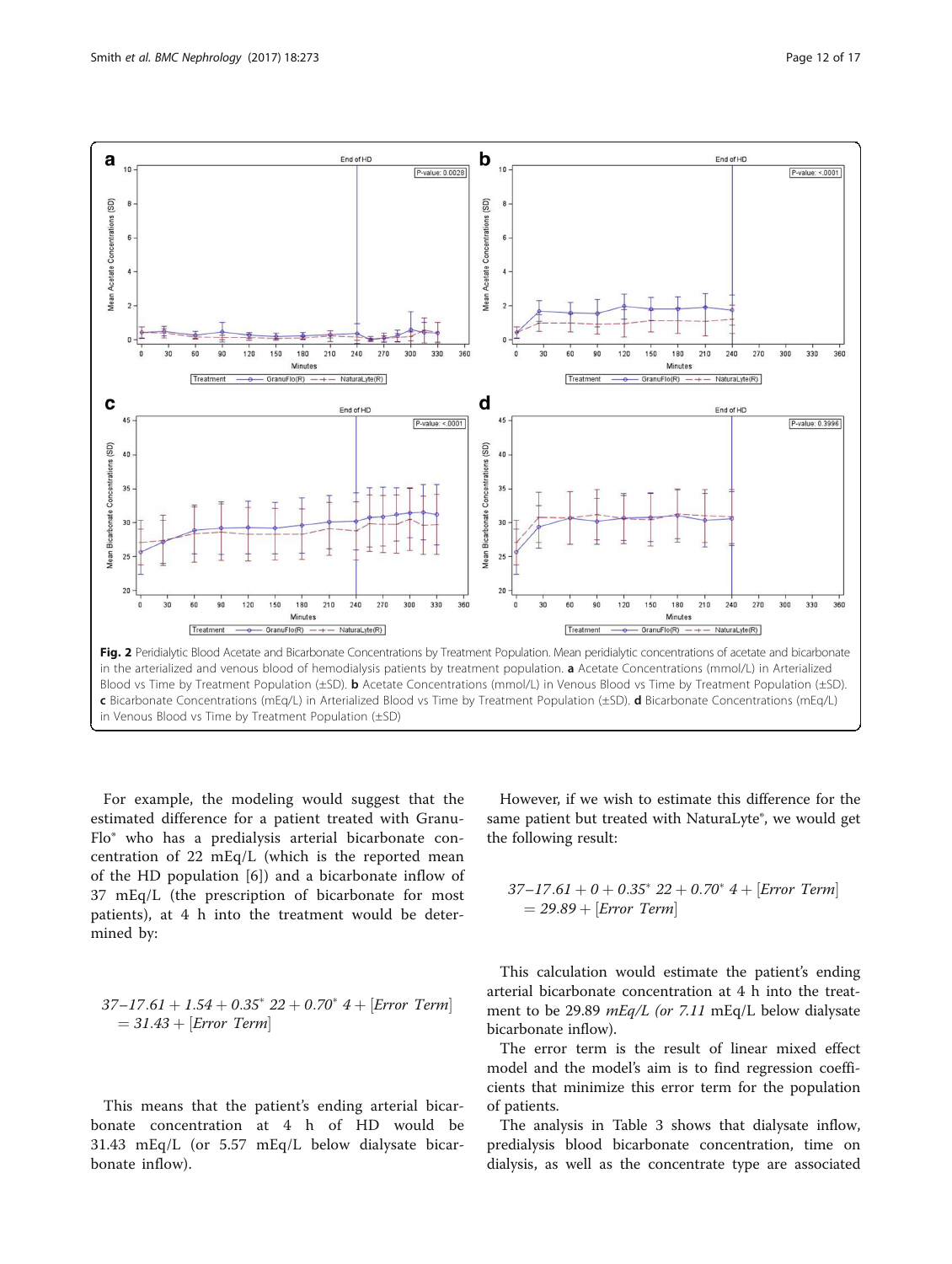<span id="page-12-0"></span>Table 6 Peridialytic arterialized blood bicarbonate concentrations (mEq/L) summarized by time point in the PP population

| Mean arterialized blood bicarbonate concentrations $(\pm SD)$ |             |             |  |  |
|---------------------------------------------------------------|-------------|-------------|--|--|
| Time point                                                    | NaturaLyte  | GranuFlo    |  |  |
| Pre-Dialysis                                                  | 27.1 (3.28) | 25.7 (3.33) |  |  |
| 25 Minutes of HD                                              | 27.4 (3.69) | 27.2(3.16)  |  |  |
| 60 Minutes of HD                                              | 28.4 (4.20) | 28.9 (3.48) |  |  |
| 90 Minutes of HD                                              | 28.6 (4.14) | 29.2 (3.85) |  |  |
| 120 Minutes of HD                                             | 28.3 (3.95) | 29.3 (3.89) |  |  |
| 150 Minutes of HD                                             | 28.3 (3.80) | 29.2 (3.77) |  |  |
| 180 Minutes of HD                                             | 28.3 (3.71) | 29.6 (4.09) |  |  |
| 210 Minutes of HD                                             | 29.1 (3.90) | 30.1 (3.90) |  |  |
| 240 Minutes of HD                                             | 28.8 (4.26) | 30.2(4.16)  |  |  |
| 15 Minutes after HD                                           | 29.9 (4.18) | 30.8 (4.34) |  |  |
| 30 Minutes after HD                                           | 29.8 (4.21) | 30.9 (4.28) |  |  |
| 45 Minutes after HD                                           | 29.8 (4.26) | 31.2 (3.91) |  |  |
| 60 Minutes after HD                                           | 30.5 (4.60) | 31.4 (3.64) |  |  |
| 75 Minutes after HD                                           | 29.6 (4.27) | 31.6 (4.10) |  |  |
| 90 Minutes after HD                                           | 29.8 (4.37) | 31.2 (4.44) |  |  |

with differing ending arterialized bicarbonate levels; patients treated with GranuFlo® have an arterialized blood bicarbonate concentration 1.54 mEq/L higher than patients treated with NaturaLyte®. Notably outputs of the models should be used within the range of values in this analysis; unusual input values may result in unlikely outputs, such as negative differences.

## **Discussion**

In this randomized cross-over trial examining excursions of acetate and bicarbonate concentrations, subjects tolerated the change between the two acid buffer concentrates without the occurrence of any related adverse events. We identified that a small fraction of dialysate acetate was delivered to patients during HD using NaturaLyte® or GranuFlo® acid buffer concentrates, as seen by slight increases in venous blood acetate concentrations leaving the dialyzer and returning to the patient.

Table 7 Estimating the Difference between Bicarbonate Dialysate Inflow and Arterial Blood Bicarbonate (mEq/L) at Any Time Point during 240 Minute Dialysis Treatment

| <b>Fffect</b>                                   | Estimate  | Standard error | P-Value  |
|-------------------------------------------------|-----------|----------------|----------|
| Intercept                                       | 17.6066   | 2.2332         | < 0.0001 |
| Difference if GranuFlo<br>(if NaturaLyte, zero) | $-1.543$  | 0.2609         | < 0.0001 |
| Pre-dialysis Arterial<br>Bicarbonate (mEg/L)    | $-0.3495$ | 0.0782         | < 0.0001 |
| Hours from the Start<br>of Dialysis (per hour)  | $-0.7034$ | 0.0893         | < 0.0001 |

Estimates are calculated using linear mixed model

However, acetate that was delivered was found to be rapidly cleared from the circulation since arterialized blood acetate concentrations were relatively unchanged during and after dialysis. We believe that the small amount of acetate in the dialysate solutions used does not appear to overwhelm the liver's capacity for metabolism. We observed bicarbonate concentrations were within and did not exceed the prescribed target range with use of both NaturaLyte® and GranuFlo® acid buffer concentrates. During dialysis there were no differences between acid buffer concentrates in the cumulative curves of venous blood bicarbonate concentrations  $(p = 0.4;$  Fig. [2\)](#page-11-0), which indicates patients were delivered similar concentrations of bicarbonate and there were no differences in the postdialysis period, suggesting that the acid buffer concentrate type does not influence the ultimate concentration of bicarbonate. Notably, we found that there was incomplete diffusion of bicarbonate from the dialysate delivered to the patient with venous blood concentrations being considerably lower than inflow dialysate; this was also true for acetate. Overall, the concentration of acetate in NaturaLyte® and GranuFlo® acid buffer solutions did not impact the overall buffer received by patients as observed by bicarbonate levels being within the prescribed concentration with both dialysate acid buffer types, and we found that the concentrations of bicarbonate prescribed is the major determinate of buffer delivery from the dialysate. These findings show that the speculated concept of a total buffer, where the prescribed bicarbonate equals the sum of bicarbonate in the dialysate bicarbonate buffer plus the precursors in the acid buffer [[20\]](#page-16-0), is false. Since, all dialysate buffers use a precursor of bicarbonate for an acid to buffer the bicarbonate in the dialysate, which have the same metabolic pathway as acetate, dialysate solutions that are acetate free would be anticipated to have similar impacts on the overall bicarbonate prescription as found to have in this study, but further investigations are needed.

The normal physiological concentrations of acetate in human blood have not been well established. The reported ranges vary considerably from 0.05 mmol/L to 0.52 mmol/L in the general population  $[12-14]$  $[12-14]$  $[12-14]$  $[12-14]$  $[12-14]$ , and for dialysis patients, predialysis acetate concentrations range from 0.02 mmol/L to 0.78 mmol/L [[13](#page-16-0), [15](#page-16-0)–[19\]](#page-16-0). These variations are expected with the myriad of proprietary detection methods used for determining blood acetate concentrations, many of which utilized gas chromatography methods that recently have been reported to not be appropriate for quantitative measurements [[20\]](#page-16-0). We used a colorimetric assay kit validated for detection of dialysate and blood acetate concentrations [[9](#page-16-0)–[11\]](#page-16-0), and to our knowledge this is the first fully validated method in humans. However, relative normal physiological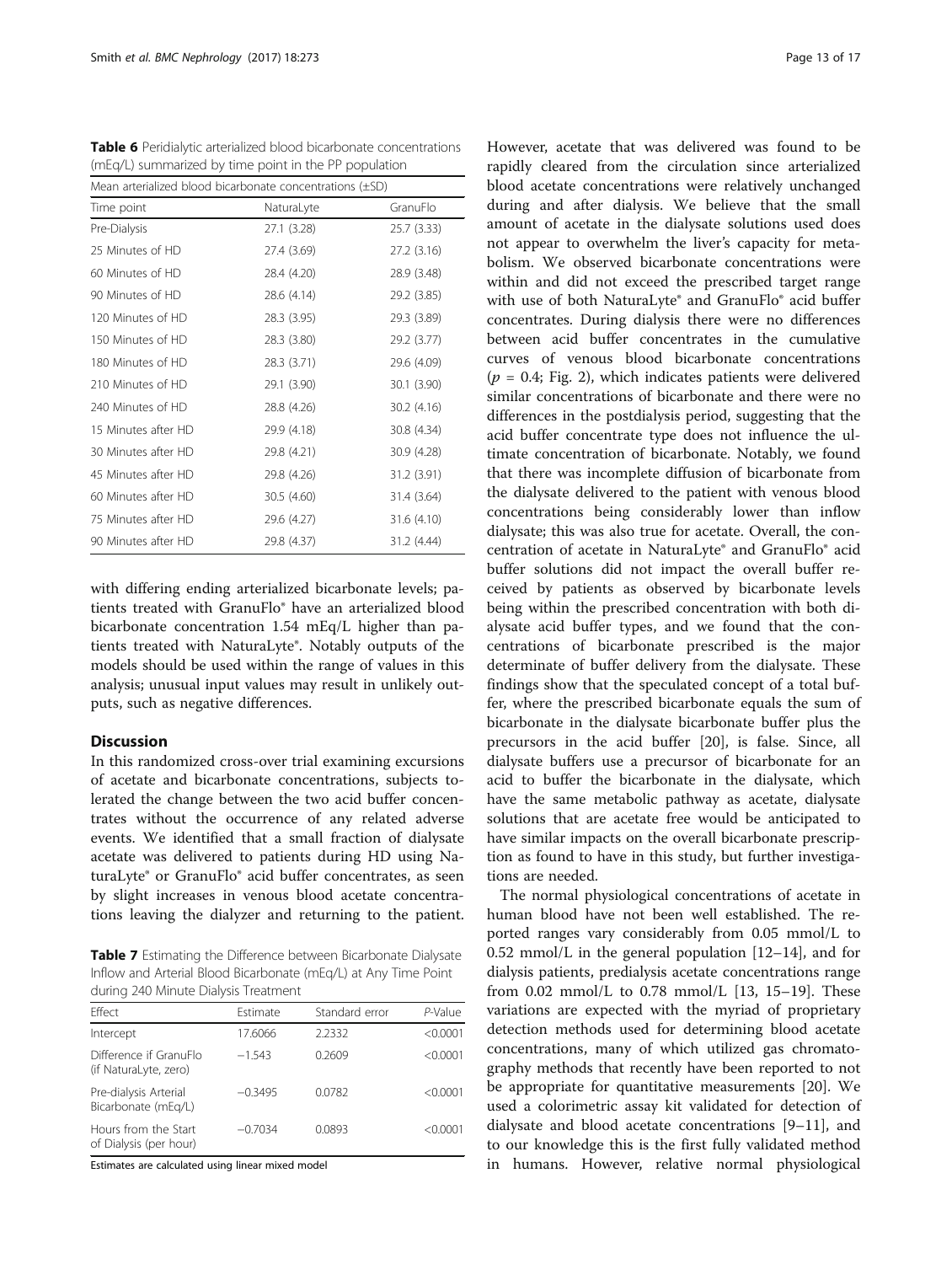values of acetate concentration in HD patients have not been elucidated due to a lack of widespread testing. We observed predialysis acetate blood concentrations of approximately 0.5 mmol/L, which is consistent with some previous studies [[16](#page-16-0)].

Currently, there are few reports that have investigated the dynamics of acetate concentrations in the blood associated with bicarbonate HD. A recent Spanish randomized clinical trial by Sánchez-Canel et al. investigated the acid-base status of 22 patients receiving hemodiafiltration (HDF) with bicarbonate dialysate containing 3 mEq/L of acetate, or acetate free biofiltration (AFB), which is a bicarbonate and acetate free dialysate technique that is combined with sodium bicarbonate infusion into the venous blood leaving the dialyzer [\[16](#page-16-0)]. This study found acetate concentrations rise about 0.05 mmol/L by the midpoint of HDF, are similar post-HDF, and return to baseline after HDF. As expected, acetate concentrations were unchanged during and after AFB. With both HDF and AFB the bicarbonate concentrations were not remarkably different, but repleted to a slightly greater extent with AFB. The HDF results show consistent trends with our observations for venous blood values that only a small amount of dialysate acetate is delivered to the patient and does not alter blood bicarbonate concentrations or the bicarbonate administered.

Conversely, a French study of HD patients treated with bicarbonate dialysate containing 4 mEq/L of acetate or bicarbonate dialysate buffered with hydrochloric acid reported large increases in blood acetate concentrations that contrast our findings [\[18\]](#page-16-0). With use of an acetate acid buffered dialysate, 78% of patients had a 10 fold increase in blood acetate concentration from predialysis to postdialysis. Surprisingly, with use of a hydrochloric acid buffered dialysate, 12% of patients had >3 fold increase in blood acetate concentration from predialysis to postdialysis.

In a historic study comparing an acetate dialysate versus an acetate acid buffered bicarbonate dialysate in the United States, it was found that blood bicarbonate concentrations decreased predialysis to postdialysis with use of acetate dialysate, while the bicarbonate concentrations rose about 6 mEq/L with use of acetate acid buffered bicarbonate dialysate [[19\]](#page-16-0); this observation supports the concept that acetate delivered from the dialysate does not alter the concentration of delivered bicarbonate, which remained within the prescribed target range. The study reported that blood acetate concentrations rose by about 0.06 mmol/L by the end of HD with use of acetate acid buffered bicarbonate dialysates.

Although our results found that acetate in acid dialysate buffers do not alter the prescribed bicarbonate concentrations received from HD, it is important to denote that there is a longstanding controversy of the optimal bicarbonate prescription for physicians to utilize. The results of a DOPPS analysis suggest all-cause mortality increases by 8–9% for every 4 mmol/L increase in the prescribed concentration of dialysate bicarbonate in HD patients [\[21](#page-16-0)]. This risk is thought to be linked to the development of metabolic alkalosis, which is supported by findings from a recent study of Japanese patients that found that a pH >7.4 is associated with increased risks of both all-cause and cardiovascular related mortality in dialysis patients [\[22](#page-16-0)]. A study conducted in France on 12 patients observed that with use of a bicarbonate prescription of 38 mmol/L, there was a pH of 7.43 at the start of HD and pH of 7.51 at the end of the HD [\[23](#page-16-0)], which indicates there was some alkalosis associated with use of this level of bicarbonate prescription in this cohort. Despite that some reports suggest that higher bicarbonate prescriptions may lead to increased risks of negative outcomes, a recent series of literature reviews identified that after adjustment for the confounding factors of nutritional status that higher bicarbonate levels may not adversely affect patient outcomes, and that higher levels of pre-dialysis blood bicarbonate levels might indicate a need for nutritional assessments and interventions for optimizing protein intake [\[20](#page-16-0), [24](#page-16-0)]. Currently, the optimal bicarbonate prescription is not known and individualized patient management is prudent at this time.

It is notable to mention that our study has several limitations that could have contributed to some of the findings. Primarily, these include no formal power calculation for determination of sample size, a small patient number, and short study duration. A formal sample size calculation was not performed due to there not being any been previous studies that have been performed with a validated acetate assay to provide the necessary reference value and variations for acetate blood levels to base an estimation upon. Despite a small patient number, the crossover design and high number of collection time points (84 data points per patient per treatment and 1680 data points to calculate the main study endpoints) made the statistics in this study strong and the data had low variability. Overall, this allowed for sound conclusions to be drawn based on both single and multiple time point comparisons. Although the duration of the trial was only 2 weeks, this intensive interrogation of the metabolic dynamics of levels of short lived analytes (acetate and bicarbonate) should not require a long term study.

Another limitation of this study is that it was only single blinded, and not double blinded. However, with the laboratories and patients being blinded from dialysate assignment in this investigation that assessed changes in laboratory values, the parties that we thought could have potentially influenced the results were blinded. Also, we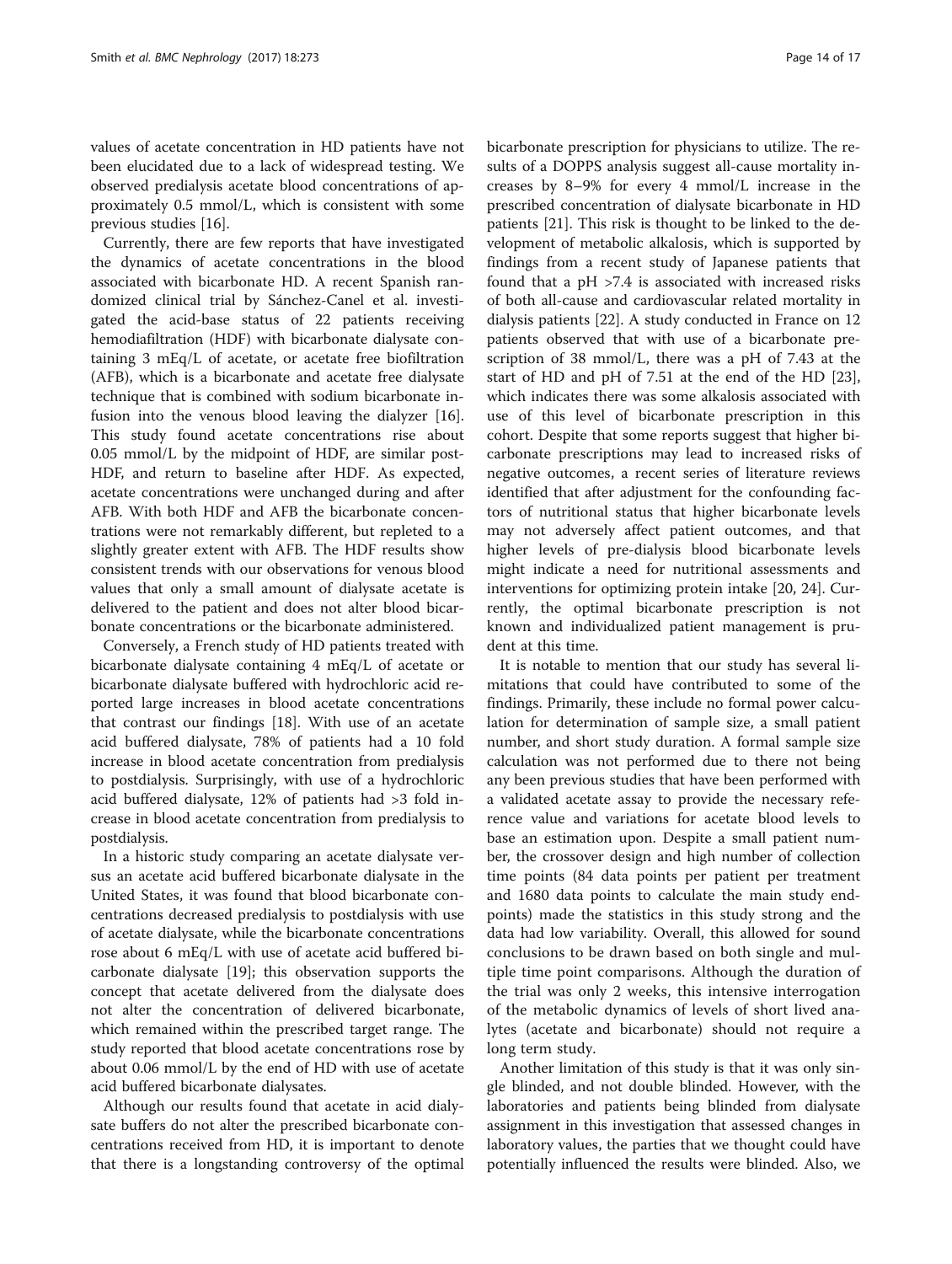<span id="page-14-0"></span>did not study acetate-free dialysate types and the metabolic differences remain uncharacterized.

An additional limitation of the study was that the investigation was performed on a patient population that is not consistent with the average HD population in the United States. The patients in this study were majorly of African American race (81.8%) and were on average about 4 years younger and had a BMI that was 4 kg/m<sup>2</sup> higher than the general dialysis population in the United States [[25, 26\]](#page-16-0). Nevertheless, the patient population resembles the dialysis patient population in the geographical area (USRDS geographical network 8) that the study was conducted. Dialysis patients in this area typically are 60.6% of African American race and have a mean age of 55.1 year old [\[25](#page-16-0)]. Further, a lower percent of patients in this study were diabetic (40%) compared to overall rate of 63% in the population of patients at Fresenius Medical Care North America. Although there are some differences in the study population versus the general dialysis population, the overall intent was not to match the general population for generalizability, but to have internal validity in determining the changes in peridialytic acetate and bicarbonate levels in humans using two acid dialysate types containing different acetate concentrations to buffer the bicarbonate dialysate during treatment.

An additional limitation is that we did not capture information or adjust for the patients' lean body mass, and since animal studies have indicated that acetate may be metabolized in the muscle [\[27\]](#page-16-0). We did measure BMI, however, it was decided to not adjust our analysis since this body composition measure is considered to be inaccurate in patients with ESRD that are known to have volume overload and muscle wasting affecting the metric [[28\]](#page-16-0). With time changes in fat and/or muscle mass may alter acetate metabolism, however, with a cross over study design, every patient was her/his own control, so the lean body mass of the patient was expected to remain relatively constant for the 2 week duration of the trial. There is a need for further long-term trials that investigate acetate metabolism adjusting for body composition using methods bioelectrical impedance vector analysis to quantify lean muscle mass.

Furthermore, we'd like to note that this study was conducted using traditional diffusion based hemodialysis treatments using high-flux dialyzers. As such, we cannot generalize these findings to convective hemodiafiltration therapy. Several studies suggest that acetate-free dialysis may be preferred in hemodiafiltration treatments [[29](#page-16-0)–[31\]](#page-16-0), and in vitro studies in endothelial cell cultures suggest that acetate-free bicarbonate solutions may be more favorable with respect to the cellto-cell influences on acid-base physiology in one tissue type [\[32, 33](#page-16-0)].

Despite the limitations, this study does have the strengths of being a randomized trial of stable HD patients that did not have any common clinical abnormalities that could alter acetate and/or bicarbonate metabolism and dietary intake was controlled proximal to study treatments. Additionally, this study provides a comprehensive profile of the dynamics of peridialytic concentrations of acetate and bicarbonate in both the arterialized and venous blood and dialysate of HD patients, which has not been investigated previously, and current reports do not define if arterialized or venous blood was used for analyses. Additional studies to further establish physiologic dynamics and determine the normal values of acetate are needed, and after this, the characterization of the transmembrane kinetics of acetate across the dialyzer membrane using mass transfer calculations will be of importance.

## Conclusions

In conclusion, the results of this clinical trial indicate that acetate concentrations in NaturaLyte® and Granu-Flo® acid buffer concentrates do not cause excursions in blood bicarbonate concentrations that were above the prescribed level in patients during HD or in the postdialysis period. These findings suggest that acetate delivered to the patient from the dialysate is rapidly metabolized by the body, but has a minor impact on blood bicarbonate levels during or after HD. There is incomplete diffusion of both bicarbonate and acetate delivered from the dialysate to the blood. The concept of a "total buffer", which suggests acetate is directly metabolized in a 1:1 ratio into additional bicarbonate yielding significantly higher blood bicarbonate concentrations, did not appear to exist. As compared to the NaturaLyte® acid buffer, use of GranuFlo® is associated with a slightly faster reduction in the arterialized blood to inflow dialysate concentration gradient of bicarbonate during the course of a HD treatment.

## Additional files

[Additional file 1: Figure S3.](dx.doi.org/10.1186/s12882-017-0683-6) Patient Peridialytic Acetate Concentrations in the Blood and Dialysate by Acid Concentrate Type. Peridialytic acetate concentrations for each patient in the blood and dialysate by acid concentrate type. 3.1: Individual Acetate Concentrations vs Time NaturaLyte® Population. 3.2: Individual Acetate Concentrations vs Time GranuFlo Population. (DOCX 763 kb)

[Additional file 2: Figure S4.](dx.doi.org/10.1186/s12882-017-0683-6) Patient Peridialytic Bicarbonate Concentrations in the Blood and Dialysate by Acid Concentrate Type. Peridialytic bicarbonate concentrations for each patient in the blood and dialysate by acid concentrate type. 4.1: Individual Bicarbonate Concentrations vs Time NaturaLyte Population. 4.2: Individual Bicarbonate Concentrations vs Time GranuFlo Population. (DOCX 675 kb)

[Additional file 3: Table S8.](dx.doi.org/10.1186/s12882-017-0683-6) Estimating the Difference between Bicarbonate Dialysate Inflow and Arterial Blood Bicarbonate (mEq/L)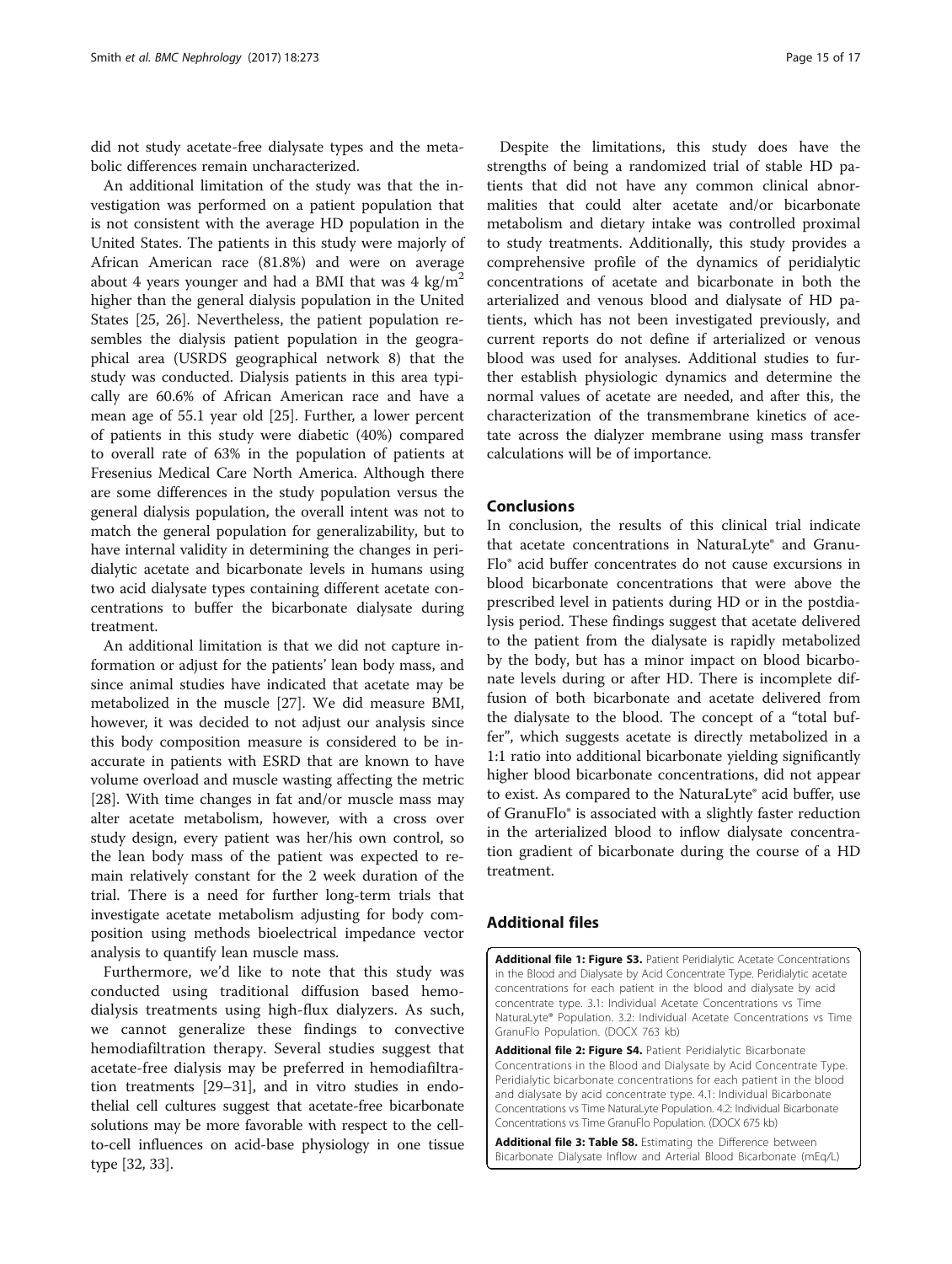<span id="page-15-0"></span>[Additional file 4: Figure S5.](dx.doi.org/10.1186/s12882-017-0683-6) Mean peridialytic concentrations of acetate and bicarbonate in the arterialized and venous blood of hemodialysis patients by treatment population excluding subjects S010, S015, S017. 5.1: Acetate Concentrations (mmol/L) in Arterialized Blood vs Time by Treatment Population (±SD). 5.2: Acetate Concentrations (mmol/L) in Venous Blood vs Time by Treatment Population (±SD). 5.3: Bicarbonate Concentrations (mEq/L) in Arterialized Blood vs Time by Treatment Population (±SD). 5.4: Bicarbonate Concentrations (mEq/L) in Venous Blood vs Time by Treatment Population (±SD). (DOCX 448 kb)

#### Abbreviations

AFB: Acetate free biofiltration; AVF: Arteriovenous fistula; AVG: Arteriovenous graft; ESRD: End stage renal disease; FMC: Fresenius Medical Care; GLP: Good Laboratory Practice; HD: Hemodialysis; HDF: Hemodiafiltration; IRB: Institutional Review Board; KDOQI: Kidney Disease Outcomes Quality Initiative

#### Acknowledgements

We would like to thank and acknowledge the clinical research staff at Volunteer Research Group and New Orleans Center for Clinical Research at the University of Tennessee Medical Center for conducting this research protocol, and the staff at EDETEK for performing the database management and statistical analyses.

#### Funding

This research was funded by the sponsor of Fresenius Medical Care North America. Volunteer Research Group and New Orleans Center for Clinical Research at the University of Tennessee Medical Center was funded by the sponsor for consulting and conducting this clinical trial, and was provided research site infrastructure for conducting study-related hemodialysis treatments (e.g. hemodialysis machines, dialysates, equipment, nurses, biotechnicians). Knoxville Kidney Center, PLLC was funded by the sponsor for consulting and recruitment of study participants. EDETEK was funded by the sponsor for consulting, data management, and statistical analysis of study data. Tandem Labs was funded by the sponsor for consulting, validation of the acetate assay, and analysis of specimens. Frenova Renal Research is an independent company of Fresenius Medical Care North America, and was the contract research organization that operationalized, managed, and monitored the clinical trial. Ravi I Thadhani was funded by the sponsor for consulting, travel, and medical oversight of the clinical trial. John W. Larkin, Len A. Usvyat, and Franklin W. Maddux are employed by Fresenius Medical Care North America. Brigid Flanagan is employed by Frenova Renal Research, which is a Fresenius Medical Care North America company.

## Availability of data and materials

The raw dataset and computer codes utilized for this clinical research trial are not publically available information.

#### Authors' contributions

Under the consultation of the principal investigator, William B. Smith, and all authors at an institution outside Fresenius Medical Care North America, the sponsor assisted in the study and analytical design, medical writing of the protocol and study-related documents, and preliminary drafting of the manuscript. The design and conduct of the study was performed by: William B. Smith, Sandy Gibson, George E. Newman, Kendra S. Hendon, Brigid Flanagan, John W. Larkin, Len A. Usvyat, Ravi I Thadhani, and Franklin W. Maddux. The data collection and analysis was performed by: Margarita Askelson, James Zhao, and Jamil Hantash. The data interpretation and manuscript drafting and revision was performed by all authors. The decision to submit this manuscript for publication was jointly made by all parties, and this manuscript has been approved to be accurate by all authors. All authors read and approved the final manuscript.

#### Ethics approval and consent to participate

This study was conducted under a protocol approved by Crescent City Institutional Review Board (IRB) located at 2820 Canal Street, New Orleans, LA 70119, and all patients were provided informed consent prior to study participation (IRB Protocol # 14–034).

### Consent for publication

Not applicable.

#### Competing interests

The hemodialysis acid concentrate buffers used in this clinical trial are patented commercial medical devices of Fresenius Medical Care North America. William B. Smith and Sandy Gibson: Employed by Volunteer Research Group and New Orleans Center for Clinical Research at the University of Tennessee Medical Center. James Zhao and Margarita Askelson: Employed by EDETEK. Jamil Hantash: Employed by Tandem Labs. Brigid Flanagan: Employed by Frenova Renal Research; Stock ownership in Fresenius Medical Care. George E. Newman, and Kendra S. Hendon: Associates/physicians of Knoxville Kidney Center, PLLC. John W. Larkin: Employed by Fresenius Medical Care North America. Len A. Usvyat: Employed by Fresenius Medical Care North America; Stock ownership in Fresenius Medical Care. Ravi I Thadhani: Employed by Massachusetts General Hospital and Partners Healthcare; Consultancy Agreements: Biogen Idec; Independent research consultant of Fresenius Medical Care North America, Pfizer, Shire Human Genetics, and Celgene; The costs of travel and accommodations related to this clinical trial were reimbursed by Fresenius Medical Care North America; Ownership interests in Aggamin LLC; Receive research funding from the National Institutes of Health, Kaneka Corporation, Diasorin, and ThermoFisher; Receive honoraria from Roche Diagnostics, ZS Pharma; Patents and invention interests include ThermoFisher and Up-To-Date; Scientific advisor for Aggamin LLC. Franklin W. Maddux: Employed by Fresenius Medical Care North America; Stock ownership in Fresenius Medical Care; Directorships in American National Bank & Trust (NASDAQ: AMNB), Mid-Atlantic Renal Coalition, Specialty Care, Inc., and Sound Physicians; Chairman Pacific Care Renal Foundation 501c3 nonprofit; Chair - Kidney Care Partners; Founder - Scholarships Expanding Education 501c3 nonprofit.

### Publisher's Note

Springer Nature remains neutral with regard to jurisdictional claims in published maps and institutional affiliations.

#### Author details

<sup>1</sup>Volunteer Research Group and New Orleans Center for Clinical Research at the University of Tennessee Medical Center, 1928 Alcoa Highway, Suite 107, Knoxville, TN 37920, USA. <sup>2</sup>Knoxville Kidney Center, PLLC, 320 Park 40 N Blvd Knoxville, TN 37923, USA. <sup>3</sup>EDETEK, 500 College Road East, Suite 200, Princeton, NJ 08540, USA. <sup>4</sup>Tandem Labs, 115 Silvia Street, West Trenton, NJ 08628, USA. <sup>5</sup> Frenova Renal Research, 920 Winter Street, Waltham, MA 02451 USA. <sup>6</sup>Fresenius Medical Care North America, 920 Winter Street, Waltham, MA 02451, USA. <sup>7</sup>Massachusetts General Hospital Division of Nephrology, 55 Fruit Street #1008, Boston, MA 02114, USA.

# Received: 21 November 2016 Accepted: 4 August 2017

#### References

- 1. Hoenich NA, Levin R, Ronco C. How do changes in water quality and dialysate composition affect clinical outcomes? Blood Purif. 2009;27(1):11–5.
- 2. National Kidney F. K/DOQI clinical practice quidelines for bone metabolism and disease in chronic kidney disease. Am J Kidney Dis. 2003;42(4 Suppl 3):S1–201.
- 3. Lowrie EG, Lew NL. Commonly measured laboratory variables in hemodialysis patients: relationships among them and to death risk. Semin Nephrol. 1992;12(3):276–83.
- Kraut JA, Kurtz I. Metabolic acidosis of CKD: diagnosis, clinical characteristics, and treatment. Am J Kidney Dis. 2005;45(6):978–93.
- 5. Bommer J, Locatelli F, Satayathum S, Keen ML, Goodkin DA, Saito A, Akiba T, Port FK, Young EW. Association of predialysis serum bicarbonate levels with risk of mortality and hospitalization in the dialysis outcomes and practice patterns study (DOPPS). Am J Kidney Dis. 2004;44(4):661–71.
- 6. John Gennari F. Very low and high predialysis serum bicarbonate levels are risk factors for mortality: what are the appropriate interventions? Semin Dial. 2010;23(3):253–7.
- 7. Wu DY, Shinaberger CS, Regidor DL, McAllister CJ, Kopple JD, Kalantar-Zadeh K. Association between serum bicarbonate and death in hemodialysis patients: is it better to be acidotic or alkalotic? Clin J Am Soc Nephrol. 2006;1(1):70–8.